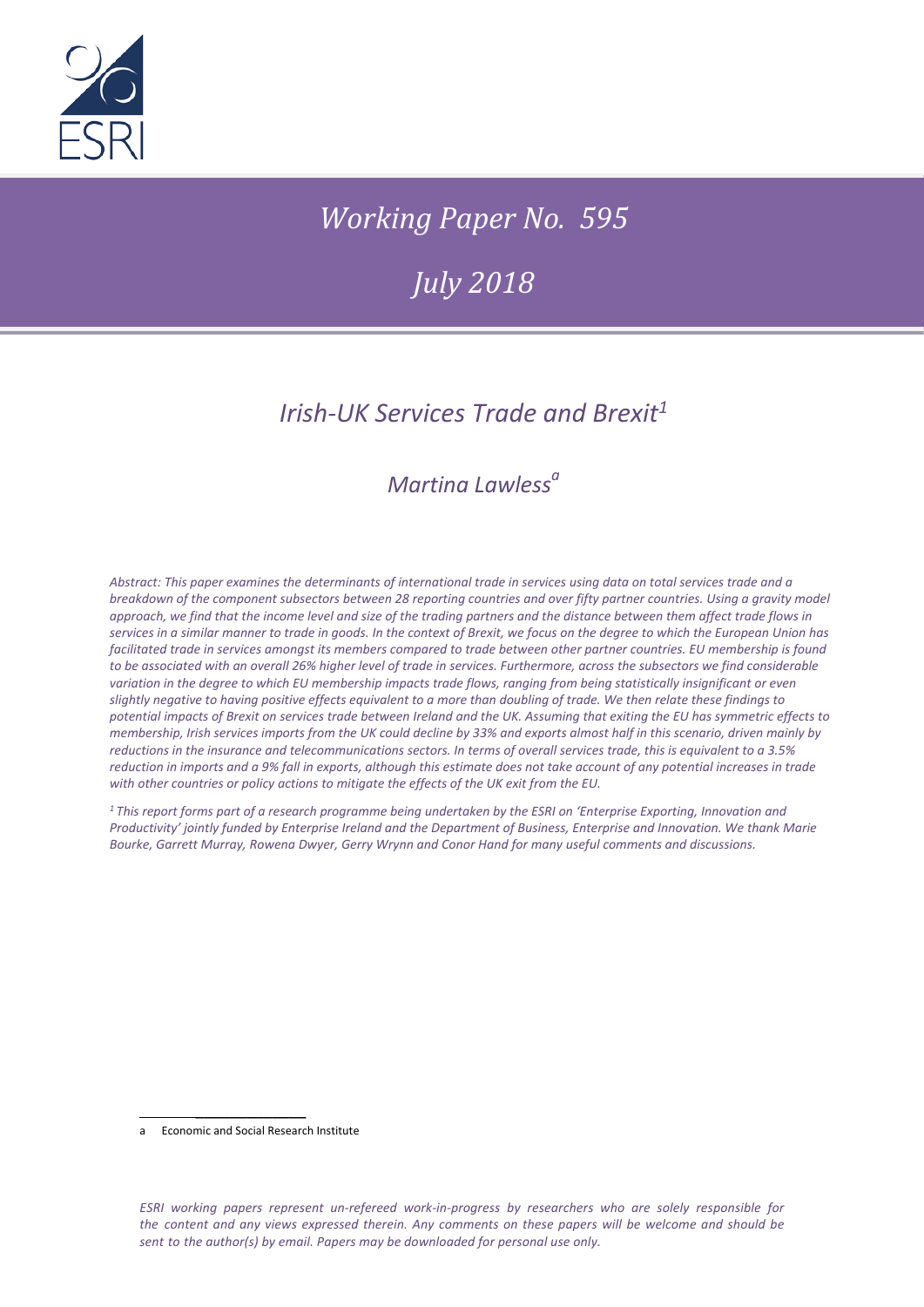#### **Executive Summary**

This paper examines the determinants of international trade in services using data on total services trade and a breakdown of the component subsectors between 28 reporting countries and over fifty partner countries. It estimates the contribution to services trade flows that can associated to common membership of the European Union, both at the level of aggregate trade flows and on a sector-bysector basis. A counterfactual removal of this EU membership premium is then used to examine the exposure of Irish services sectors to the exit of the UK from the EU. It is important to emphasise that the report cannot provide a forecast of the changes in services trade arising from the UK exit as this will depend on the details of the final exit arrangement and comprehensiveness of a subsequent trade deal. The analysis can however provide a sense of exposures across sectors that may be of value in risk assessment and contingency planning. In addition, the analysis is done on a static basis that does not take account dynamic effects such as diversification that increases services trade with other countries or policy actions to mitigate the effects of the UK exit from the EU.

The key findings of the report are:

- EU membership has had a positive impact on total services trade of around 26% holding all other factors (GDP, market size and so on) constant.
- The strength of this effect, and of several other trade determinants, varies quite considerably across the individual sub-sectors.
- EU membership has a particularly strong impact on the levels of services trade in financial and business services, with the largest effect being more than twice as much trade in direct insurance between EU members compared to trade between EU and non-EU countries or pairs of non-EU members, controlling for other factors such as country size and distance.
- Computer services and audio-visual services are also sectors where EU membership has a considerably larger positive impact on trade than suggested by the aggregate model.
- Irish services trade is concentrated in areas where EU membership has had a positive impact.
- Other major determinants of services trade, such as common language, distance and income levels, all continue to suggest that the UK would be an important trading partner for Irish services even outside of the EU. However, the extent of trade restrictions would be a critical factor in continuing to facilitate that trade.
- Removing the EU effect on Irish-UK trade in services shows trade flow reductions of 33% in for Irish services imports from the UK and a 45% reduction in exports.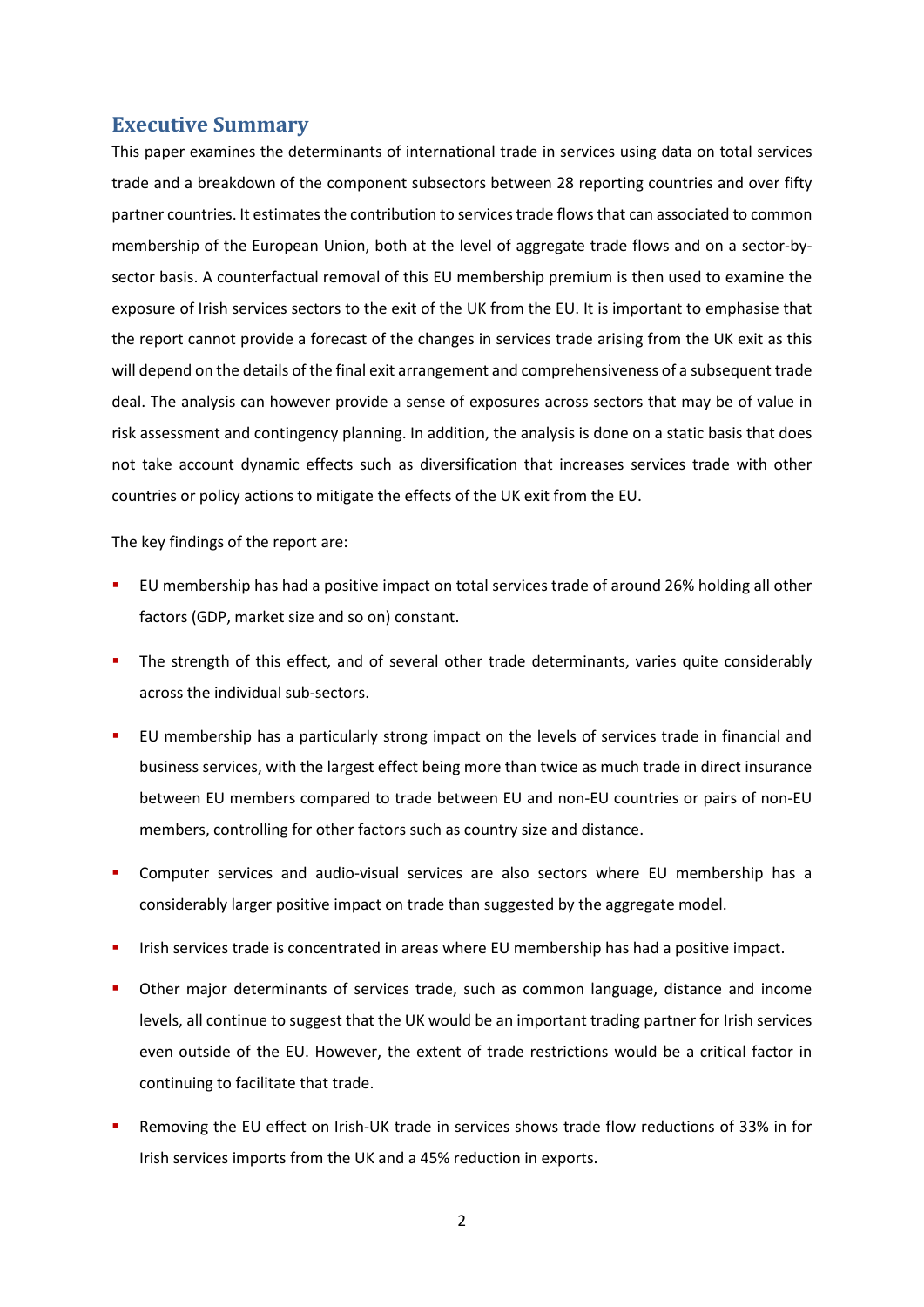- It is notable that these effects using the disaggregated approach are quite a bit higher than the 19% trade enhancing effect estimated using total services trade flows. This demonstrates the heterogeneity of the effect of EU membership on different components of services trade and further shows that Irish-UK services trade is in sub-sectors that have benefited more from EU membership than the average.
- Insurance, financial services and telecommunications are the key sub-sectors driving the overall estimates of the effects of removing EU membership, accounting for approximately half of the total trade reduction. The EU is estimated to have increased insurance trade by around 80% and computer services trade by 50% so the removal of the trade enhancing effects of EU membership could have a large negative impact on services trade flows to and from the UK.
- This assumes a symmetric effect whereby all the trade-enhancing benefits of EU membership are removed from the UK-Ireland trade flows. However, the size of this negative impact could be reduced considerably depending on the level of reciprocal market access agreed in a final trade deal.
- The effects on total Irish services trade could also be mitigated by diversifying trade to other markets.

These findings have the following broad implications for policy-makers in negotiating a trade agreement with the UK and mitigating any negative effects of potential increases in trade restrictions:

- Risk assessment and contingency planning should take into account the wide range of sectorspecific exposures.
- Provision to avoid disruption of currently existing services contracts should be a priority.
- **Information provision for firms on areas that may be most exposed will be important,** particularly as negotiations proceed and more concrete parameters for future trading relationship between the EU and UK emerge.
- A focus on counteracting any negative impact of Brexit through diversification to other markets could help firms identify priority markets by giving focus to which sectors are most sensitive to distance, market size and common language amongst other factors.
- A longer-term policy implication from the model suggests that investment in learning other languages could have large economic returns.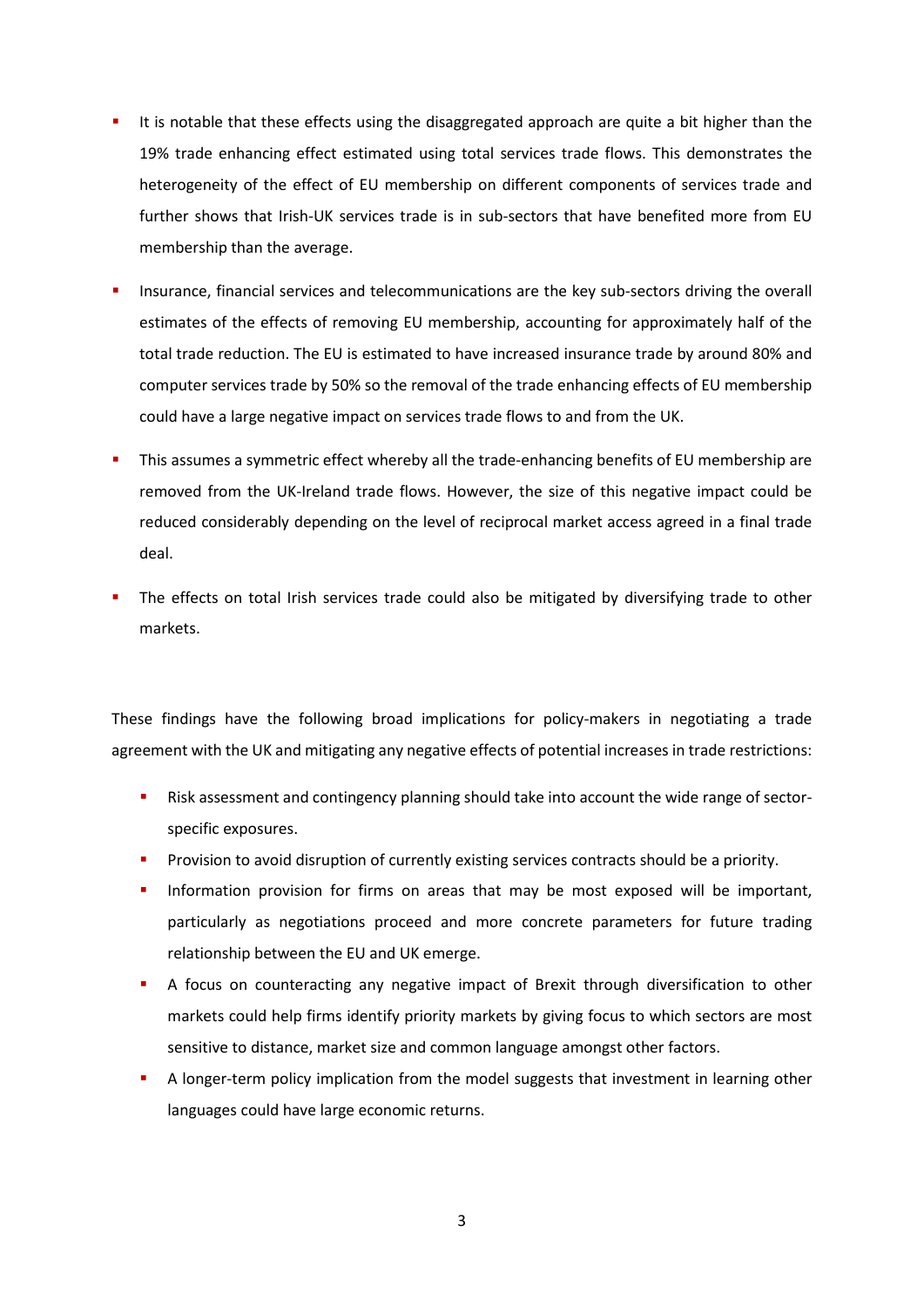The findings also have potential implications for firms and enterprise strategy, particularly in the event of trade restrictions emerging as a possible outcome from negotiations:

- **Ensuring that service contracts are not exposed to changes in trading relationships and** continuity of service can be provided are important considerations for both importers and exporters of services.
- **For importers, research on alternative supply options will be a priority if market access** restrictions emerge as a possibility.
- **For exporters, an examination of market diversification options could help to mitigate** potential negatives of Brexit, and could be a beneficial contributor to firm growth even if the concerns about UK market access prove unwarranted.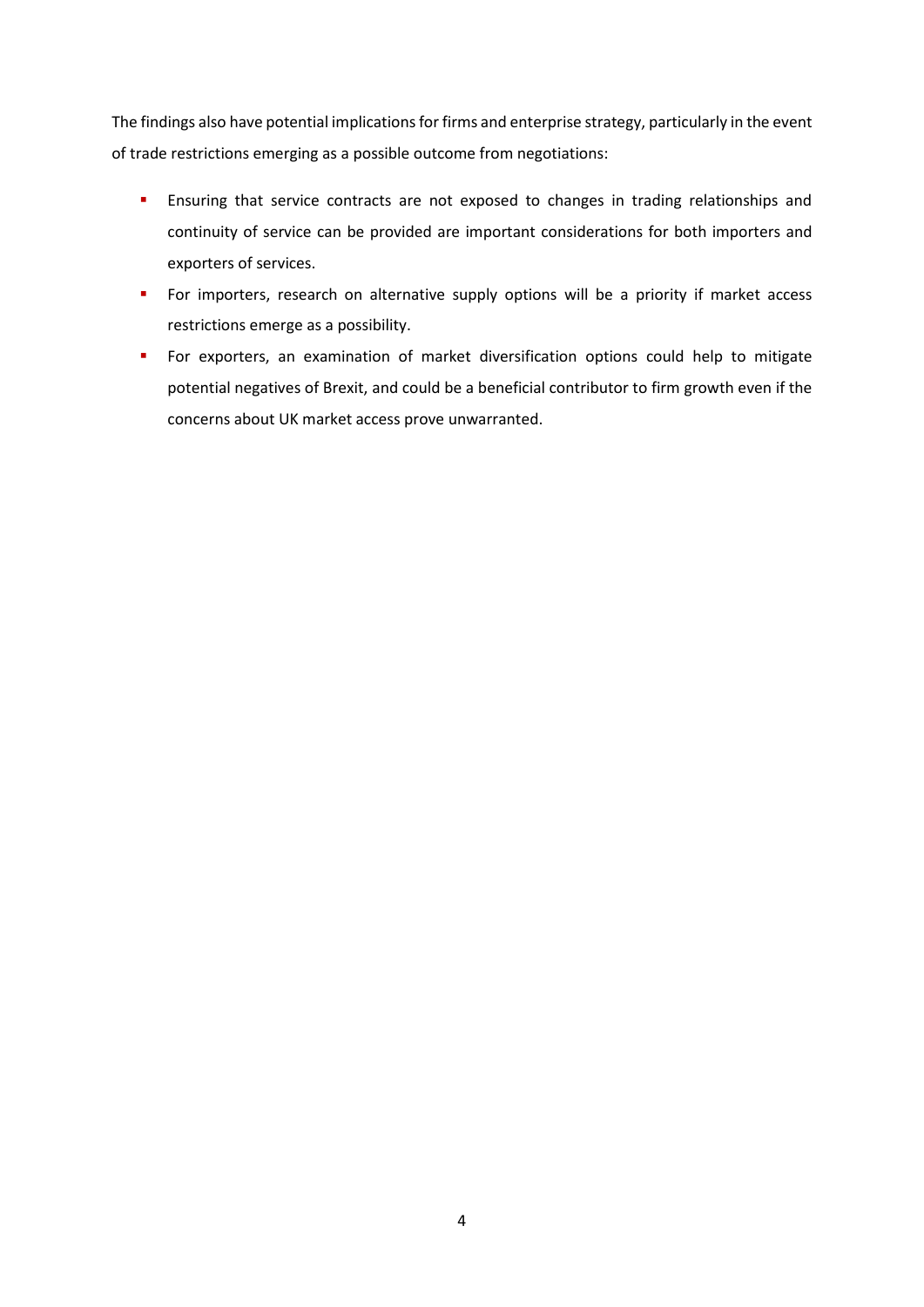#### **1. Introduction**

Since the decision of the UK to exit the European Union, a number of estimates of the potential effects this could have on the UK, Irish and European economies have been undertaken (e.g. Barrett *et al,* 2015; Bergin *et al,* 2016; Lawless and Morgenroth, 2016; Dhingra *et al,* 2016). In examinations of how Brexit might affect goods trade, the option of reverting to the tariff schedule registered by the EU at the WTO has provided a clear benchmark to anchor scenarios (e.g. Lawless and Morgenroth, 2016). Services trade has no such clear fall-back position so setting parameters of how large trade impacts could be is less obvious. Services trade restrictions are typically not determined by tariffs, but rather by permissions, recognition of standards and various other non-tariff barriers to trade which are extremely difficult to measure. As a result there has been more limited analysis to provide an evidence base on which to assess the potential impact of Brexit on services trade flows and how this might vary across types of services. This report aims to fill part of this information gap by presenting estimates on the contribution that EU membership has made to services trade and using this calculation of an EU membership premium to construct a counterfactual potential impact on services trade if the UK were to leave the EU.

The importance of market access agreements (such as the "passporting" of financial services in particular) and mutual recognition in services can lead to a potentially binary outcome when they are put in place – i.e. in some cases a service can either be provided to the foreign market or not and there is no intermediate state. In contrast, for goods trade there is a range of outcomes that can result from a given percentage price increase that a tariff might impose, where the price sensitivity of the product, level of competition faced by the firm and their margins all need to be considered in deciding if the market continues to be viable. With services trade, the extreme "hard" Brexit scenario includes the possibility that market access is lost entirely if service recognition is removed. The facilitation of services trade is one aspect of the EU single market that takes it much further than any other existing free trade agreement, most of which involve relatively limited opening up of markets to services.

This paper examines the structure of Irish-UK services trade and uses a gravity model approach in order to estimate the potential effect of Brexit on these services trade flows. The approach taken is to estimate the overall determinants of services trade flows, both at the level of total services trade flows and also using more disaggregated sub-sector data, and within this structure establish how much additional trade is associated with trading partners both being members of the EU. This EU increase in trade is then assumed to be removed following Brexit, giving a clear scenario of the potential extent of not being part of the single services market on trade flows between Ireland and the UK.

5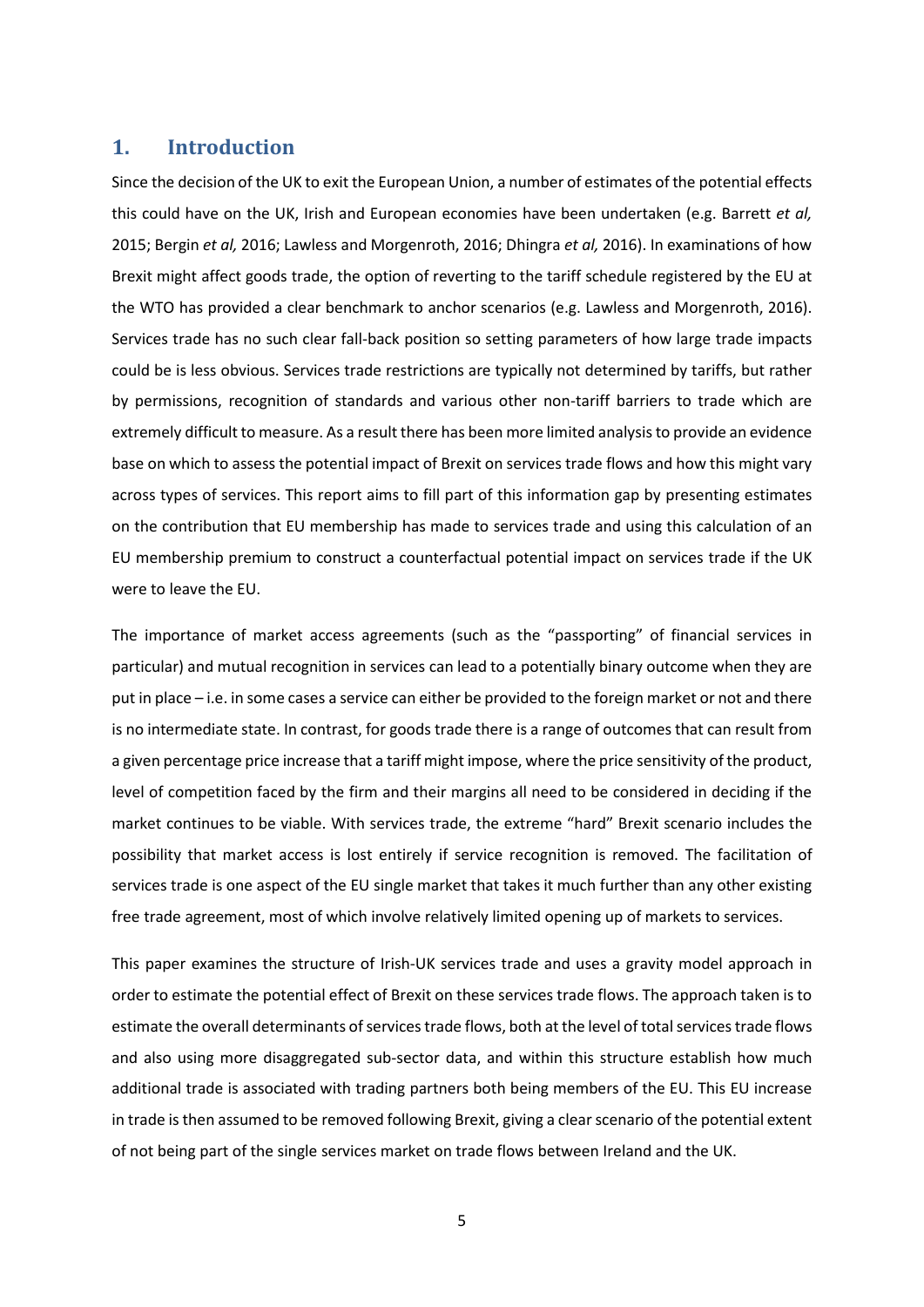This broadly follows the approach of Ebell (2016) for UK trade overall and rests on the critical assumption that the size of the loss of membership would be symmetric with the gains, which generates an estimate of the extent of trade falls. It is important to emphasise that the report cannot provide a forecast of the changes in services trade arising from the UK exit but does aim to provide a sense of exposures across sectors that may be of value in risk assessment and contingency planning.

The effects estimated focus entirely on a calculation of the trade-enhancing premium associated with EU membership and the scenario where this membership effect is removed assumes that no other policy change is made concurrently. Policy actions to mitigate the effects, such as support for market diversification, are not taken into account. The focus here is on Irish-UK services trade and, along with providing the first estimates of potential effects of Brexit on these flows, we also go in more depth on the determinants of services trade in general than much of the previous literature by applying the estimation methodology at a much more disaggregated level.

The gravity model in international trade has been demonstrated to be an extremely robust empirical method. The method links trade between country pairs to the factors that work either to attract or to restrict trade using fundamental factors such as the size of the economies (capturing supply and demand) and the distance between them (as a broad proxy for transport costs). The gravity model tends to be applied to total trade but previous work focusing on services has found that it also applies well to services trade (Walsh, 2006). A substantial literature has built up on this approach, with many papers adding additional factors to more thoroughly capture different trade costs. Membership of free trade agreements is one such factor as used by Ebell (2016) in her work on Brexit.

In order to assess the determinants of services trade, we use international balance of payments data on total services and its component subsectors between 28 reporting countries and over fifty partner countries. EU membership is found to be associated with 26% higher trade in total services. However, we find considerable variation in the impact that EU membership has had on individual components of services trade, ranging from being statistically insignificant or even slightly negative to having positive effects of more than doubling trade in some sectors.

Financial services, insurance in particular, and computer services are found to have been the largest beneficiaries of EU membership when comparing trade flows with other comparable sets of trading partners. Removing the EU membership estimated premium, we find that Irish services imports from the UK could decline by 33% and exports by 45%, driven mainly by reductions in the insurance and telecommunications sectors. The effect of exports in particular is considerably larger than the aggregate estimate of EU membership, showing how the different effects across sectors matters and

6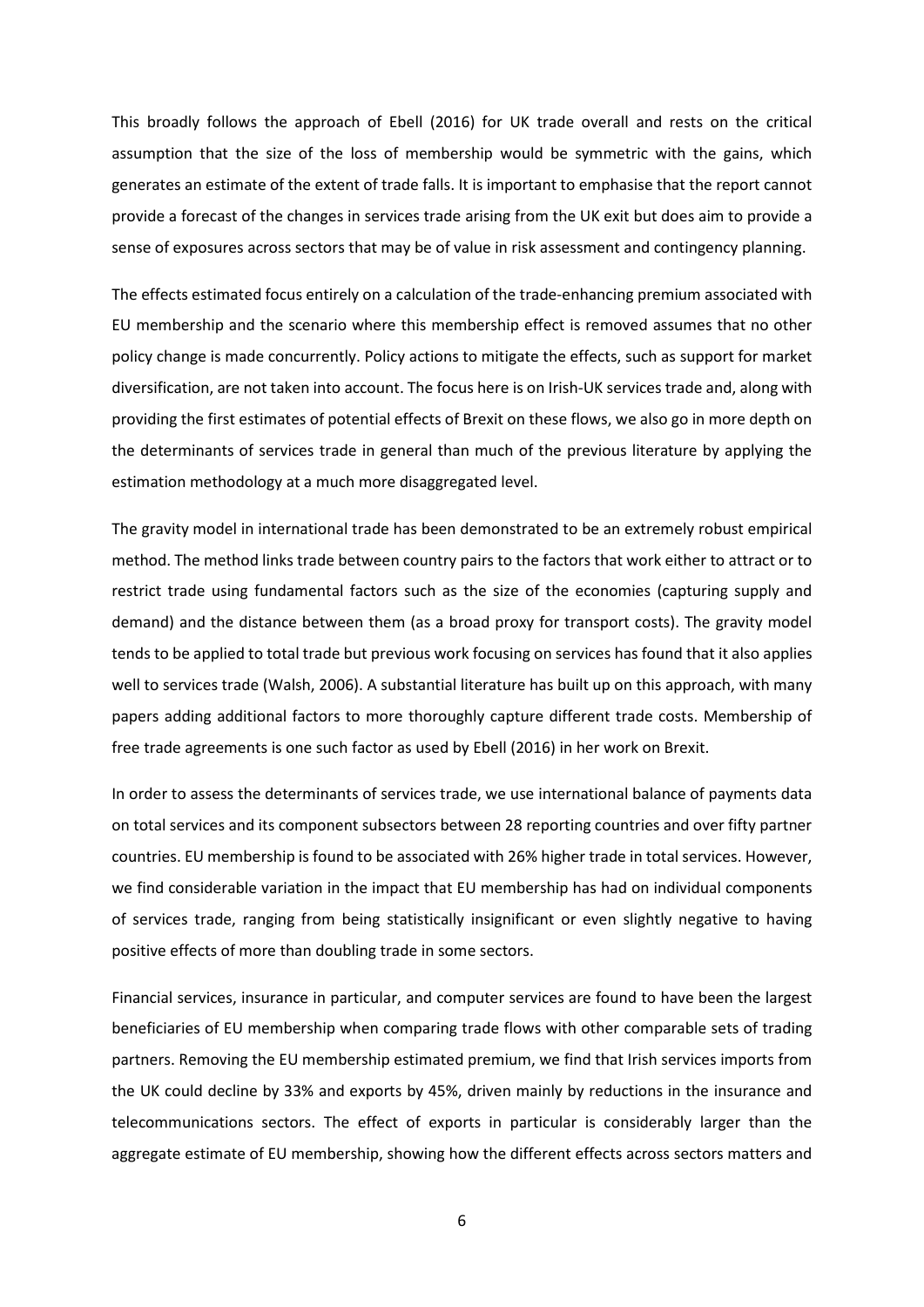also that Irish services exports to the UK are concentrated in areas where EU membership has had a particularly strong positive impact.

The paper is structured as follows: Section 2 describes the structure of Irish-UK services trade overall and how it is distributed across sub-sectors. Section 3 discusses the empirical specification of the gravity model and the data on determinants of services trade used. Section 4 describes the results for the estimates of what drives services trade. Section 5 uses the coefficients on the increased trade associated with EU membership to estimate a counter-factual in which this factor is removed from Irish-UK trade and what level of trade fall would result in such a scenario. Finally Section 6 concludes.

### **2. Patterns of Irish-UK Services Trade**

This paper uses services trade flows between countries from Eurostat's Balance of Payments database. The data cover the period from 2010 to 2014 and provide the most detailed breakdowns available on services flows by partner country and by item, although the level of detail on subcomponents of trade can vary across countries depending on confidentiality of returns. Throughout the paper, we use the most granular breakdowns possible for Irish trade.

Table 1 shows total Irish services trade across three broad regions. Overall, Ireland imported slightly more services than it exported and CSO aggregate data shows that this gap widened somewhat in [2](#page-6-0)015 driven mainly by higher imports from the US.<sup>2</sup> Looking at the importance of the UK in overall Irish services trade, we see that the UK accounts for slightly over 10% of Irish services imports and just under 20% of exports. Comparing the UK to services trade with the EU overall, the UK accounts for about one-quarter of Ireland's services imports and 35% of exports. The divergence between imports and exports is largely accounted for by the scale of R&D licence imports originating in the US.

<span id="page-6-0"></span><sup>&</sup>lt;sup>2</sup> <http://www.cso.ie/en/releasesandpublications/er/its/internationaltradeinservices2015/>

The full breakdown by partner country and subsector is not yet available for 2015 so this is not included in the data analysed in this paper.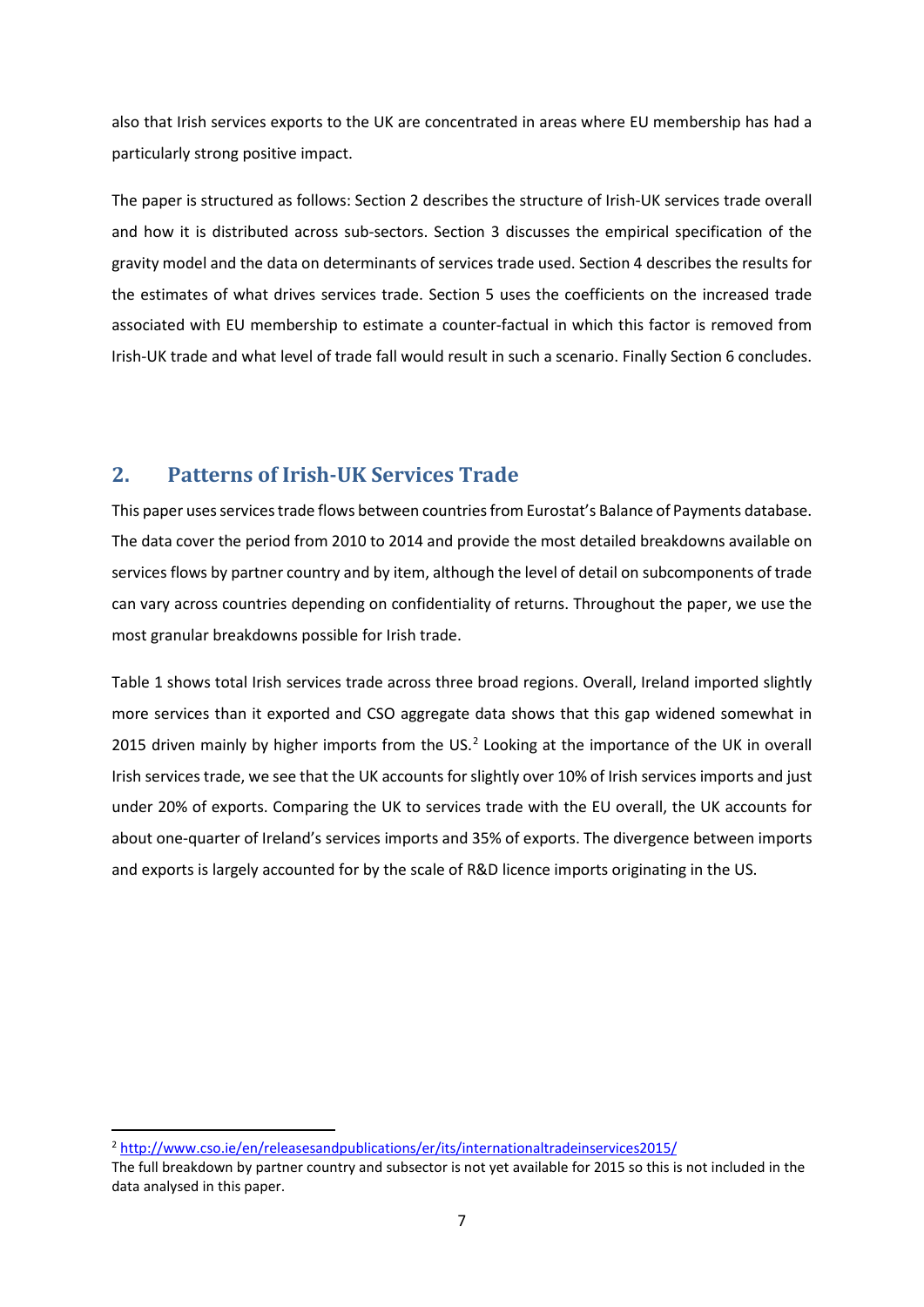| <b>Table 1: Irish Services Trade, 2014</b> |        |             |            |         |  |  |  |
|--------------------------------------------|--------|-------------|------------|---------|--|--|--|
| Emillions                                  | UК     | <b>EU28</b> | RoW        | Total   |  |  |  |
| Imports                                    | 11,361 | 46,566      | 62,810     | 109,376 |  |  |  |
| <b>Exports</b>                             | 20,176 | 58,282      | 43,470     | 101,752 |  |  |  |
|                                            |        |             |            |         |  |  |  |
| <b>Share</b>                               | UК     | <b>FU28</b> | <b>RoW</b> | Total   |  |  |  |
| Imports                                    | 10%    | 43%         | 57%        | 100%    |  |  |  |
| Exports                                    | 20%    | 57%         | 43%        | 100%    |  |  |  |

Source: Eurostat Balance of Payments

| <b>Key Finding 1</b> | Overall, Ireland imports more services than<br>it exports.                           |
|----------------------|--------------------------------------------------------------------------------------|
| <b>Key finding 2</b> | The UK accounts for twice as big a share of<br>Irish services exports as of imports. |

Table 2 looks at how services trade with the UK is distributed across a number of different subsectors. The first column calculates the UK share of imports in each of the subsectors and the second column reports the importance of that subsector in terms of total services imports. The third and fourth columns present the same calculation for services exports. The UK accounts for a considerable share of Irish imports across transport services with a similar pattern for transport services exports also evident with the UK being the dominant trading partner. In terms of total services trade however these are relatively small sectors accounting for a total of 1.7% of services imports and a somewhat more substantial 5.2% of exports (mainly in air transport).

Overall services imports are notably dominated by licences for use of R&D outcomes which accounts for close to 45% of the total. However, very little of the imports in this category originate in the UK. The dominant export subsector is telecommunications and computer services which makes up close to half of services exports and in this category the UK is a substantial trading partner with 29% of imports and 13% of the sector's exports destined for that market. The UK also makes up a considerable portion of trade (both in terms of imports and exports) in insurance, financial services and business services.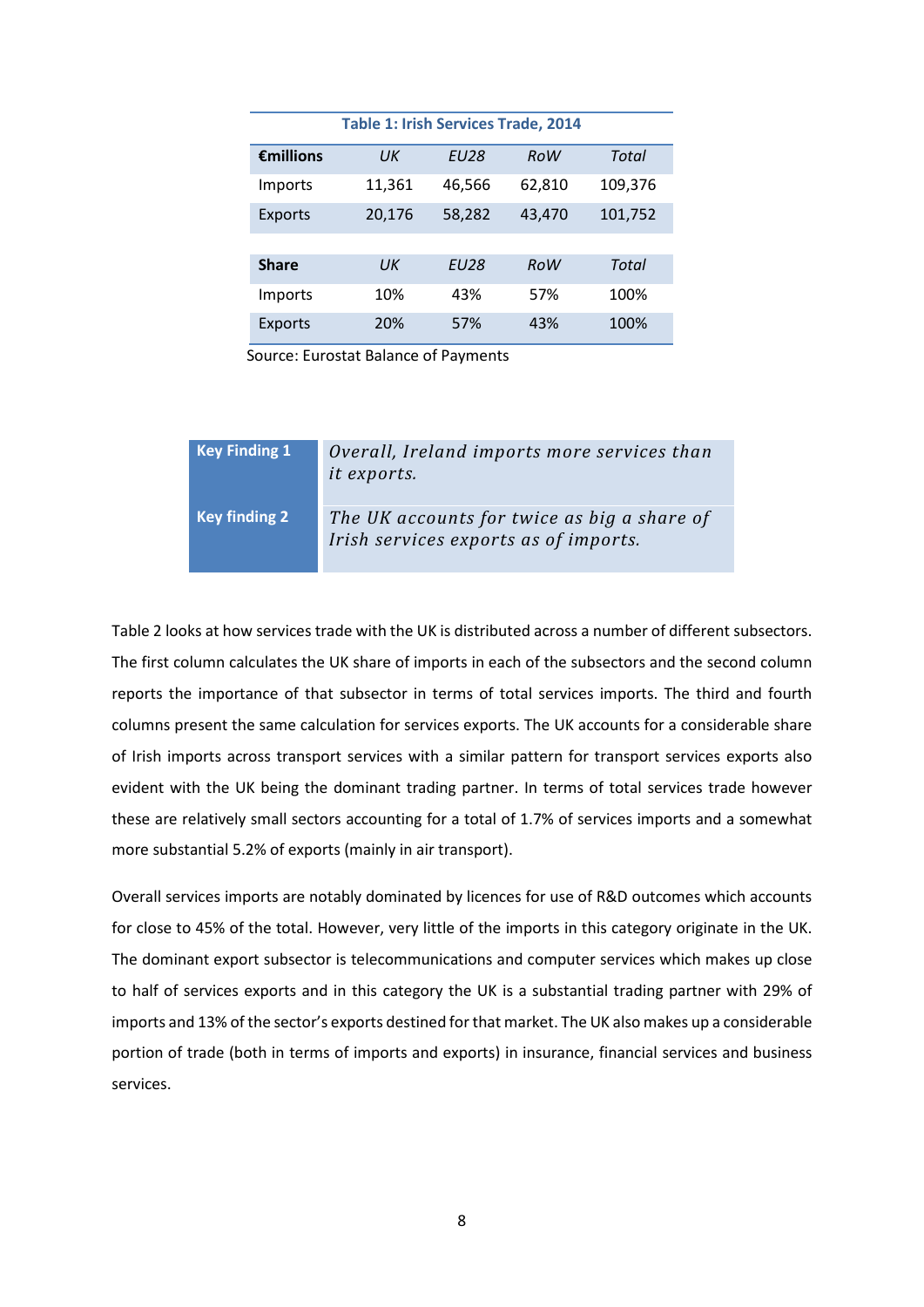| Table 2: Irish-UK Service Sector Shares (2014) |                                          |                                              |                                          |                                           |  |  |
|------------------------------------------------|------------------------------------------|----------------------------------------------|------------------------------------------|-------------------------------------------|--|--|
|                                                | <b>Imports</b>                           |                                              |                                          | <b>Exports</b>                            |  |  |
|                                                | UK share<br>of total<br>Irish<br>imports | Sector<br>share of<br>total Irish<br>Imports | UK share<br>of total<br>Irish<br>Exports | Sector share<br>of total Irish<br>Exports |  |  |
| <b>Transport by Sea</b>                        | 30%                                      | 1%                                           | 42%                                      | 0%                                        |  |  |
| Transport by Air                               | 32%                                      | 1%                                           | 81%                                      | 5%                                        |  |  |
| <b>Other Transport</b>                         | 29%                                      | 0%                                           | 25%                                      | 4%                                        |  |  |
| <b>Accommodation &amp; Travel Services</b>     | 18%                                      | 4%                                           | n.a                                      | n.a                                       |  |  |
| Travel for Health & Education Services         | 19%                                      | 0%                                           | 30%                                      | 0%                                        |  |  |
| Direct Insurance                               | 11%                                      | 3%                                           | 23%                                      | 9%                                        |  |  |
| Reinsurance                                    | 36%                                      | 3%                                           | n.a                                      | n.a                                       |  |  |
| <b>Other Financial Services</b>                | 0%                                       | 6%                                           | 33%                                      | 8%                                        |  |  |
| Licences for use of R&D outcomes               | 2%                                       | 43%                                          | 7%                                       | 5%                                        |  |  |
| Telecommunications & computer services         | 29%                                      | 2%                                           | 13%                                      | 49%                                       |  |  |
| Research and development services              | 5%                                       | 6%                                           | 0%                                       | 2%                                        |  |  |
| Professional and management consulting         | 15%                                      | 5%                                           | 0%                                       | 1%                                        |  |  |
| Technical, trade-related & other business      | 16%                                      | 24%                                          | 18%                                      | 17%                                       |  |  |
| Personal, cultural and recreational            | 71%                                      | 0%                                           | 7%                                       | 0%                                        |  |  |
| Government & other services                    | 56%                                      | 3%                                           | 82%                                      | 0%                                        |  |  |
| Total                                          | 10%                                      | 100%                                         | 20%                                      | 100%                                      |  |  |

Note: n.a. not available. Source: Eurostat Balance of Payments

The large share of R&D licences in Irish services imports brings up an important issue regarding the contribution of imports to economic activity. As discussed in more detail in Lawless (2018), imported inputs can play an important role in exporting. The foreign value-added share in Irish exports has been estimated as being one of the highest in the OECD at 46% of final value added and this is spread over all sectors including services (OECD, 2017). Any effect of Brexit that disrupts imports from the UK could therefore have the additional risk of impacting on Irish exports to other markets.

| Key Finding 3        | Imports of R&D licences dominate Irish services<br>imports but very little of this originates in the UK. |
|----------------------|----------------------------------------------------------------------------------------------------------|
| <b>Key finding 4</b> | Trade, business and financial services are main<br>sectors for Irish-UK services flows.                  |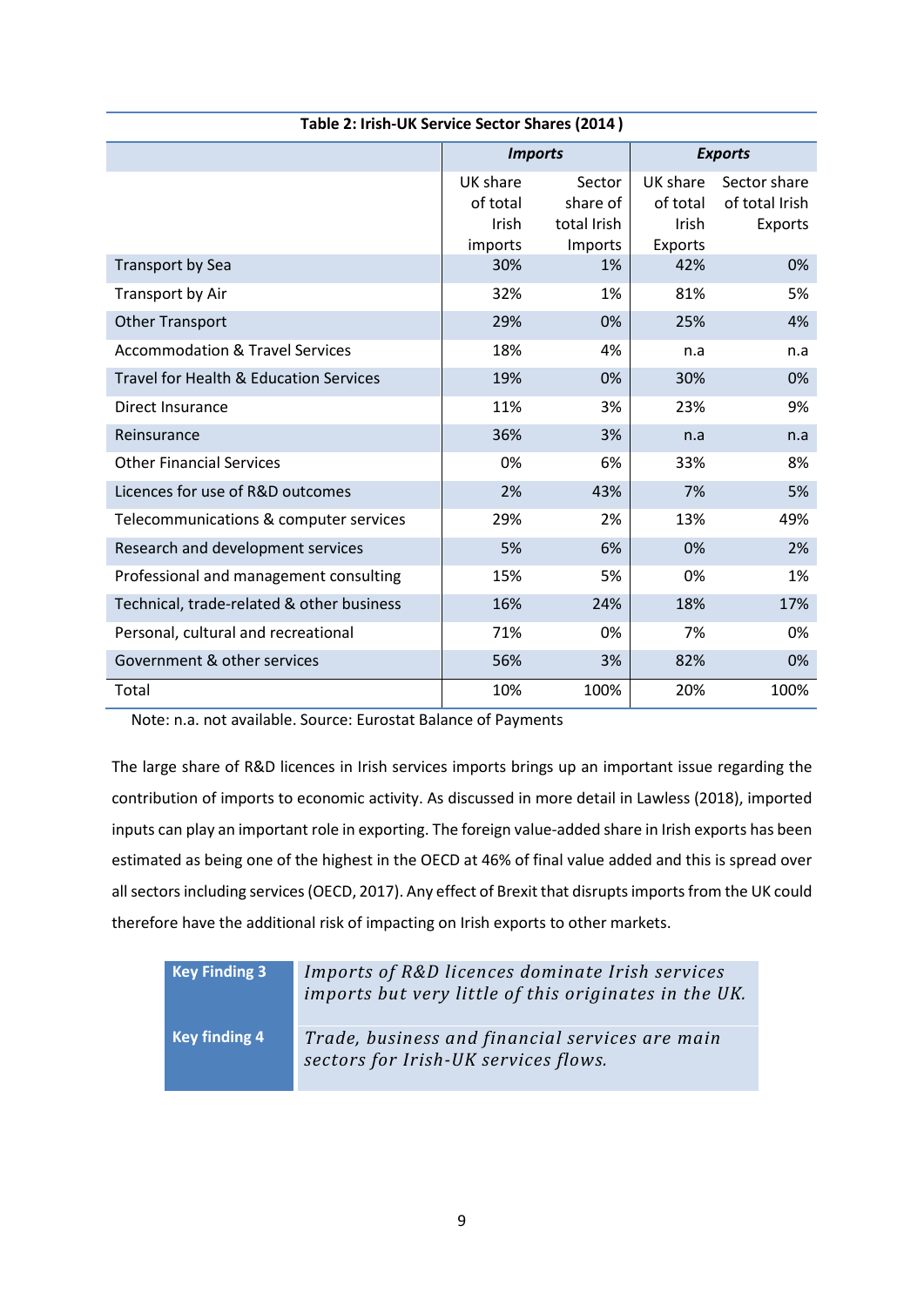#### **3. Gravity Model and Services**

The empirical basis for the analysis is the gravity model, which relates trade flows between countries to the size of their markets and the cost of moving goods between them. The gravity approach to modelling trade has a long history, being first used in the 1960s by Tinbergen (1962). The technique acquired its name from the parallel with the physical force of gravity determined by the combined mass of two bodies and the (inverse square) of the distance between them. In economics, the gravity approach was initially essentially atheoretical but proved extremely successful empirically in explaining a large proportion of trade flows. The method was also used to explain other types of international flows, most notably migration. The gravity approach was placed on a firmer theoretical basis by Anderson (1979) and Bergstrand (1985) and more recently developed further by Anderson and van Wincoop (2004). These derivations of the gravity model demonstrate that it is not merely an *ad hoc*  data method but is a reduced-form version of a theoretical representation of world trade.

The baseline gravity equation to be estimated for aggregate export sales *S* from country i to country *j*  is:

### *ln(Sij) = β<sup>0</sup> + β1(Supply factors) + β2(Demand factors) + β3ln(Distanceij) + β4ln(TradeCostsij) + uij*

The fundamental components of the gravity model are variables to capture supply (GDP and GDP per capita of the source country), those to capture demand in the destination market (GDP and GDP per capita), and the distance between the two countries. In the traditional gravity model of goods trade, distance is treated as a broad proxy for transportation costs but evidence from work on services trade such as Walsh (2006) suggests that it captures a range of other costs and potentially picks up some common preferences with the result that it also has strong predictive power for trade in services. The final term in the equation above, β4ln(Trade Costsij), is a vector of coefficients for other trade cost variables with the main variable of interest in the paper being the potential cost reducing effect of common membership of the EU. The error term is *uj*. The empirical specification is in logs, which results in the coefficients for each of the continuous variables being interpreted as elasticities.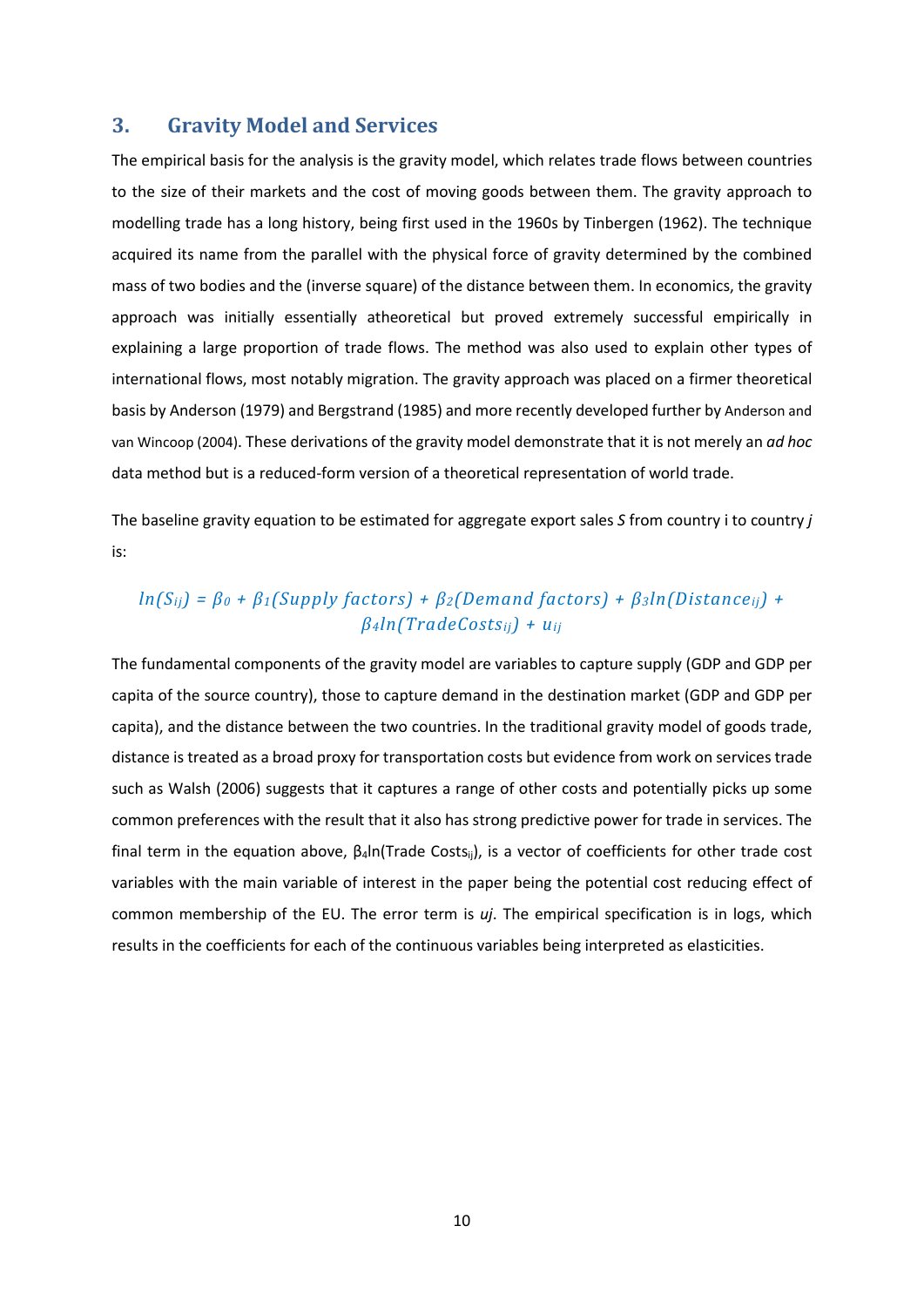### *Key Variables:*

- *Trade flows*: we use bilateral services trade flows from Eurostat Balance of Payments covering the period 2010 to 2014. We use all available countries, which comprises trade between 28 reporting countries and over 50 partner countries as listed in Table [3](#page-10-0).<sup>3</sup> We use total services imports and exports of the reporting countries and also use the components of the Balance of Payments items.
- *GDP per capita* of both countries, capturing income and development levels that might affect the supply and demand of different services. This data comes for the World Bank World Development Indicators.
- *GDP* of both countries, to capture market size, also comes from the World Bank World Development Indicators.
- *Distance,* which provides a broad proxy for trade costs and similarity of the countries. Distance is measured between the capital cities of each pair of countries from the CEPII gravity database.
- *EU membership* is an indicator variable which is set equal to 1 if both countries in a trading pair are members of the European Union and 0 otherwise.
- *Contiguity,* defined as sharing a land border, is also included as a potential trade facilitating factor. This is a binary variable equal to 1 if there is a land border between each pair of countries and 0 otherwise. This comes from the CEPII gravity database.
- *Common language* is another indicator variable which is set equal to 1 if both countries share a common official language and 0 otherwise. This comes from the CEPII gravity database.
- *Colonial link* is set equal to 1 if both countries had a colonial relationship in the past and 0 otherwise. This comes from the CEPII gravity database.
- *Year* dummies are included in each regression to control for overall trends in services trade.

<span id="page-10-0"></span><sup>&</sup>lt;sup>3</sup> The countries listed as reporting countries report trade with each of the partners on the partner country list but trade flows are not available on a paired basis between the countries listed only as partners. Therefore, while services trade flows are available between Spain and all the reporting countries for example, we do not have any observations on trade between Spain and other markets such as the USA.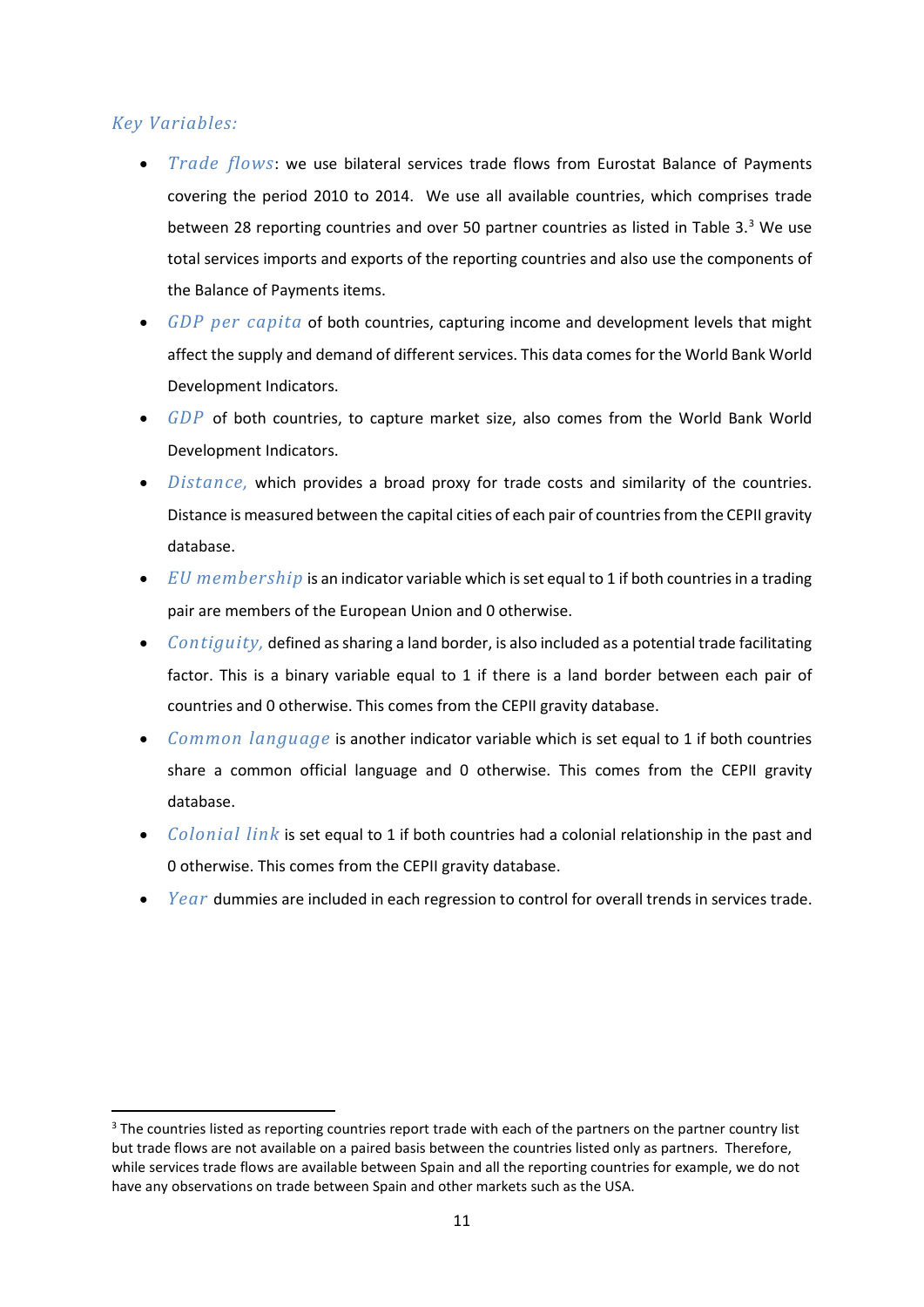| <b>Table 3: Country coverage</b> |                            |                 |                          |                    |                |
|----------------------------------|----------------------------|-----------------|--------------------------|--------------------|----------------|
|                                  | <b>Reporting countries</b> |                 | <b>Partner countries</b> |                    |                |
| Austria                          | Israel                     | Australia       | Finland                  | Luxembourg         | Slovenia       |
| <b>Belgium</b>                   | Italy                      | Austria         | France                   | Malta              | South Africa   |
| <b>Bulgaria</b>                  | Latvia                     | Belgium         | Germany                  | Malaysia           | Spain          |
| Croatia                          | Lithuania                  | <b>Brazil</b>   | Greece                   | Mexico             | Sweden         |
| Cyprus                           | Luxembourg                 | <b>Bulgaria</b> | Hong Kong                | Morocco            | Thailand       |
| Czechia                          | Malta                      | Canada          | Hungary                  | <b>Netherlands</b> | Turkey         |
| <b>Denmark</b>                   | <b>Netherlands</b>         | Chile           | India                    | New Zealand        | United Kingdom |
| Estonia                          | Poland                     | Switzerland     | Indonesia                | <b>Nigeria</b>     | Uruguay        |
| Finland                          | Portugal                   | Croatia         | Ireland                  | Norway             | <b>USA</b>     |
| France                           | Slovakia                   | Cyprus          | <b>Israel</b>            | Poland             | Venezuela      |
| Germany                          | Slovenia                   | Czechia         | Italy                    | Portugal           |                |
| Greece                           | Sweden                     | Denmark         | Korea                    | <b>Russia</b>      |                |
| Hungary                          | Turkey                     | Egypt           | Latvia                   | Singapore          |                |
| Ireland                          | United Kingdom             | Estonia         | Lithuania                | Slovakia           |                |

### **4. Determinants of Services Trade**

This section presents the results of the gravity analysis of services trade flows. We use a standard ordinary least squares (OLS) specification which does not include zero flows. This is due to the difficulty in some of the subsector analysis of identifying true zeros rather than missing information which could risk biasing the results if treated as zero flows. The empirical specification is in logs, which results in the coefficients being interpreted as elasticities. Table 4 reports the main results with the full regression table of output included in the Appendix (Table A1).

For total services trade, panel A of Table 4 shows that a 1% increase in distance reduces trade by 0.82%. This is only slightly lower than the average result of 0.89% found in a meta-analysis of over 1,000 distance coefficients in papers estimating gravity models for goods trade by Disdier and Head (2008). We also note that the fit of the model is very high, with the  $R^2$  indicating that the small number of explanatory variables included here capture 80% of the variation in overall services trade. The signs of the other explanatory variables are as anticipated with the results for origin and destination GDP per capita showing richer countries importing and exporting more services, although the size of this country income effect is considerable larger for the origin GDP per capita suggesting that higher income countries are more likely to be large exporters of services. The total GDP level which is included as a measure of market size is also positive and significant for both origin and destination markets as would be expected with larger countries exhibiting higher overall trade flows.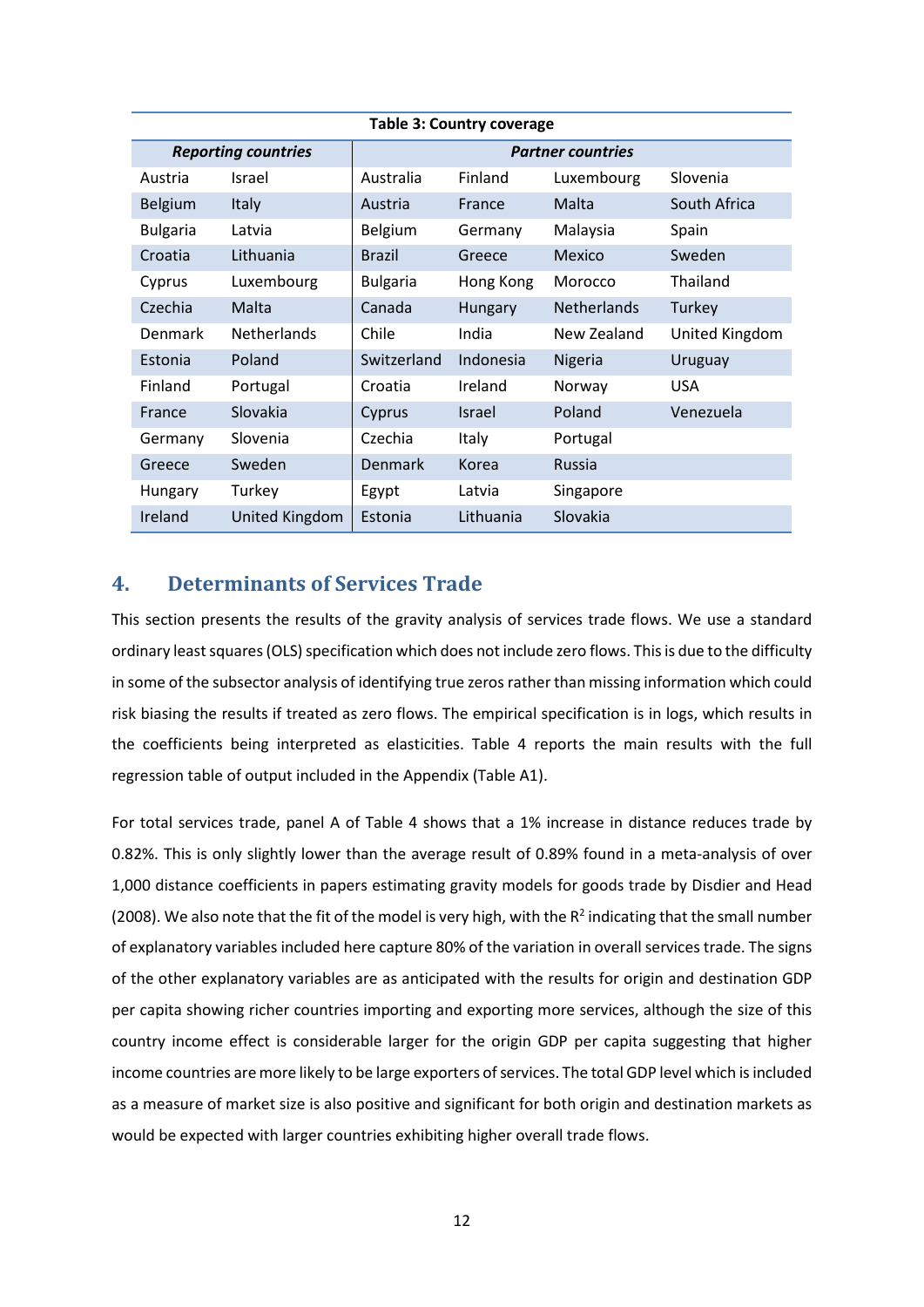The other indicators of trade facilitation – contiguity, common language and colonial linkages – all work to increase total services trade flows between countries. The sizes of some of these effects is considerable, with sharing a common language or border increasing trade by close to 50% and colonial linkages more than doubling trade. These effects are broadly in line with those of a survey of the gravity model literature by Head and Mayer (2014) and it should be recalled that the effects are estimated holding other country characteristics constant.

Our main interest is the effect of EU membership which in this initial specification is shown to increase trade by 26% holding all other factors constant. While this is smaller than the effects of some of the other indicator variables, it should be recalled that other characteristics such as geographic closeness and country incomes which would make higher volumes of trade likely between EU member states likely are already controlled for in the other characteristics and the EU effect is estimated as being above and beyond the magnitude of trade that would be expected from these other country characteristics. The size of the EU effect is in line with the large positive effect found by Ebell (2016) in her analysis of trade agreements on services although different methodologies mean that the coefficients are not directly comparable. The size of the effect does however contrast with earlier findings by Walsh (2006) that EU membership had no statistically significant effect on services trade. This may simply reflect the earlier time period being studied by Walsh before much of the integration of the free market in services was in place.

| <b>Table 4: Determinants of Services Trade</b> |                         |                        |  |  |  |  |
|------------------------------------------------|-------------------------|------------------------|--|--|--|--|
|                                                | A: Total Services       | B: Pooled Sector-level |  |  |  |  |
|                                                | Trade                   | <b>Results</b>         |  |  |  |  |
| 1% increase in:                                | Affects trade flows by: |                        |  |  |  |  |
| <b>Distance</b>                                | $-0.82%$                | $-0.45%$               |  |  |  |  |
| GDP per capita (origin)                        | 0.87%                   | 0.71%                  |  |  |  |  |
| GDP per capita (destination)                   | 0.49%                   | 0.30%                  |  |  |  |  |
| GDP (origin)                                   | 0.68%                   | 0.46%                  |  |  |  |  |
| GDP (destination)                              | 0.75%                   | 0.43%                  |  |  |  |  |
|                                                |                         |                        |  |  |  |  |
| Change from 0 to 1 in indicator:               | Affects trade flows by: |                        |  |  |  |  |
| <b>EU Member</b>                               | 26%                     | 19%                    |  |  |  |  |
| Contiguity                                     | 49%                     | 51%                    |  |  |  |  |
| Common Language                                | 43%                     | 152%                   |  |  |  |  |
| <b>Colonial Link</b>                           | 137%                    | 15%                    |  |  |  |  |

Source: Author's calculations based on data from Eurostat, World Bank and CEPII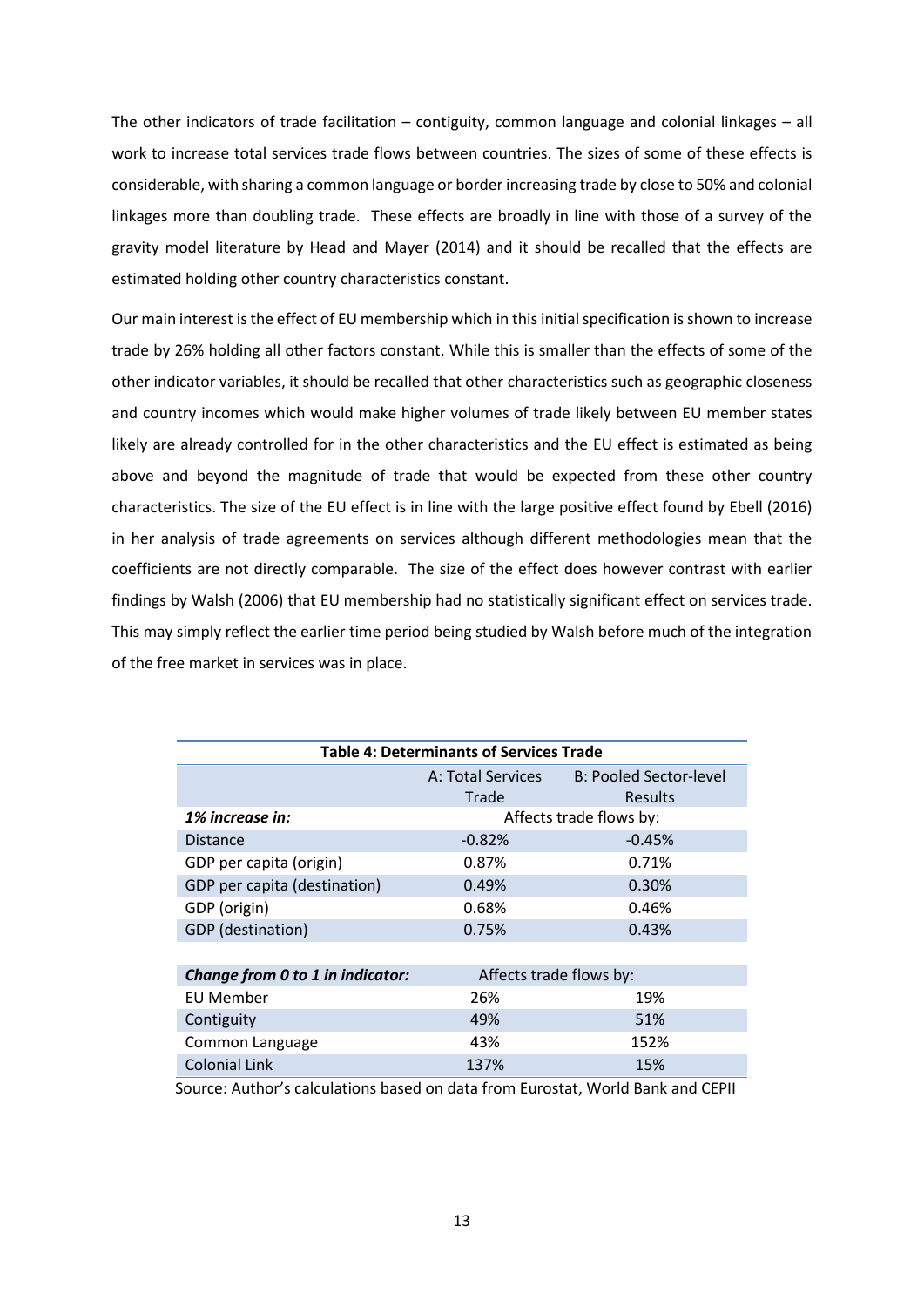Panel B runs a similar specification but rather that total services trade flows uses disaggregated subsectors as listed in the description of the data in Table 1. This was the most granular breakdown available for Ireland. Pooling over the subsectors in this way introduces considerable additional variation and the fit of the pooled model is therefore lower than that of the first panel on total services trade. The broad pattern of the coefficients for the determinants are however extremely consistent. The most notable changes in magnitude are a lower effect of distance and a higher impact of common language, two variables that we will see vary considerably across the services components when we look at them individually next. The effect of EU membership does not change dramatically, although it is somewhat lower at 19% for this pooled effect. These changes in magnitude suggest heterogeneity in the strength of how the different determinants operate for different components of trade. To examine this further, we next look at each of the sub-sectors individually.

## **Key Finding 5** *Services trade flows are higher between larger and higher income countries and reduce with distance. Common language and historic links increase trade.*  **Key finding 6** *EU membership has significant positive effect on*

*services trade, increasing total flows by 26%.*

To examine in more depth what determines trade in services, we next run separate gravity models for a broad range of services sub-sectors. We keep the set of explanatory variables the same throughout. Table 5 presents the percentage changes implied for each sub-sector by the EU membership indicator variable. The full set of results are reported in Table A2 in the appendix and show the considerable variation across sub-sectors in the relative strengths of the different drivers, including the EU membership effect.

The largest positive effects of EU membership in increasing trade are in a number of financial and business services. Direct insurance trade is found to be 125% higher amongst EU members than amongst other comparable pairs of countries and reinsurance (50%), general financial services (54%) and other business services (51%) are amongst those where higher trade flows most strongly associated with EU membership. Computer services (70%) and audio-visual services (55%) are the other sectors where EU membership has a considerably larger positive impact on trade than suggested by the aggregate or pooled gravity models presented in Table 4.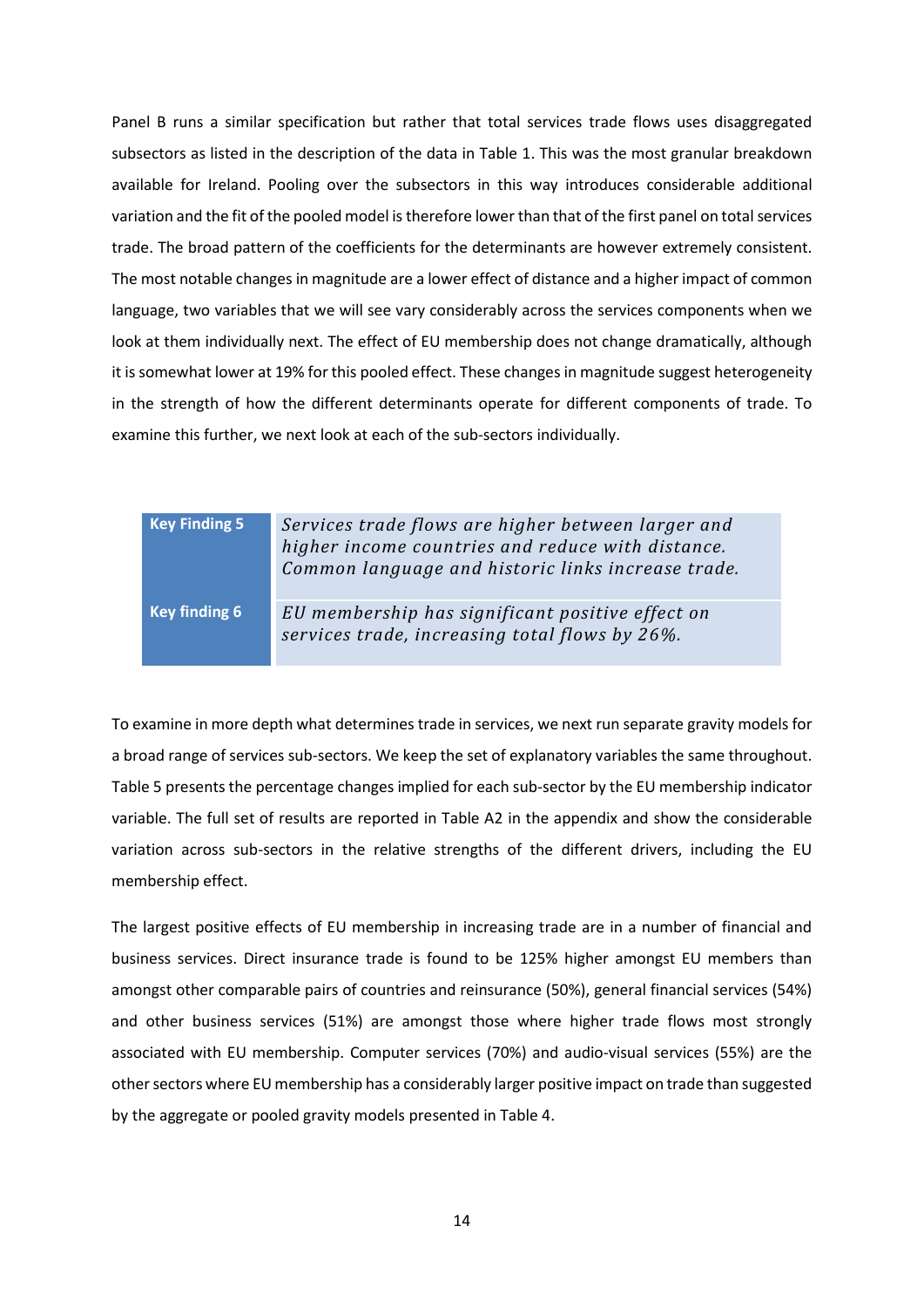| Table 5: EU Membership Estimated Effect on Trade by Sub-sector |                             |               |  |  |
|----------------------------------------------------------------|-----------------------------|---------------|--|--|
|                                                                | <b>Estimated percentage</b> | Statistically |  |  |
|                                                                | increase in trade           | significant?  |  |  |
| Accommodation                                                  | 13%                         | <b>No</b>     |  |  |
| Advertising and publishing                                     | 41%                         | Yes           |  |  |
| Architectural, engineering                                     | 0%                          | <b>No</b>     |  |  |
| Audio-visual services                                          | 55%                         | Yes           |  |  |
| <b>Computer services</b>                                       | 70%                         | Yes           |  |  |
| <b>Financial Services</b>                                      | 54%                         | Yes           |  |  |
| Freight                                                        | 42%                         | Yes           |  |  |
| Legal, accounting, management                                  | 49%                         | Yes           |  |  |
| Licences for R&D outcomes                                      | $-23%$                      | <b>No</b>     |  |  |
| Manufacturing services                                         | 56%                         | Yes           |  |  |
| Operational leasing services                                   | 39%                         | Yes           |  |  |
| Other business services                                        | 51%                         | Yes           |  |  |
| Direct insurance                                               | 125%                        | Yes           |  |  |
| Other personal services                                        | 13%                         | <b>No</b>     |  |  |
| Personal, cultural and recreational                            | 5%                          | No            |  |  |
| Other services                                                 | 22%                         | <b>No</b>     |  |  |
| Passenger transport by air                                     | 36%                         | Yes           |  |  |
| Passenger transport on sea                                     | 14%                         | <b>No</b>     |  |  |
| Reinsurance                                                    | 50%                         | Yes           |  |  |
| Research and development services                              | 36%                         | Yes           |  |  |
| Supporting and other services                                  | -9%                         | <b>No</b>     |  |  |
| <b>Trade-related services</b>                                  | 6%                          | <b>No</b>     |  |  |
| Waste and agricultural                                         | $-27%$                      | Yes           |  |  |
| Direct R&D                                                     | 54%                         | Yes           |  |  |

Note: Coefficients from full model reported in Appendix table A2.

Statistical significance at 1% level reported as "Yes".

Source: Author's calculations based on data from Eurostat, World Bank and CEPII

The positive effects of EU membership are more muted for services related to trade and transport. This is potentially because these are sectors where demand may be larger when facilitating trade between more unfamiliar or more difficult to access markets. The lowering of trade barriers within the EU may therefore have reduced the need for some of these support services. Accommodation, cultural and personal services are also not significantly associated with EU membership. Trade in licences for R&D services show a moderately significant negative effect, potentially coming from the dominance of the US in this particular sector. Direct R&D services in contrast are 36% higher amongst EU members compared to trading pairs.

In the appendix table we see that while variation across the effects of the other explanatory variables at this subsector level is considerable - which would be expected given the disaggregated nature of the data - the broad patterns in terms of the direction of the effects is very robust across all of the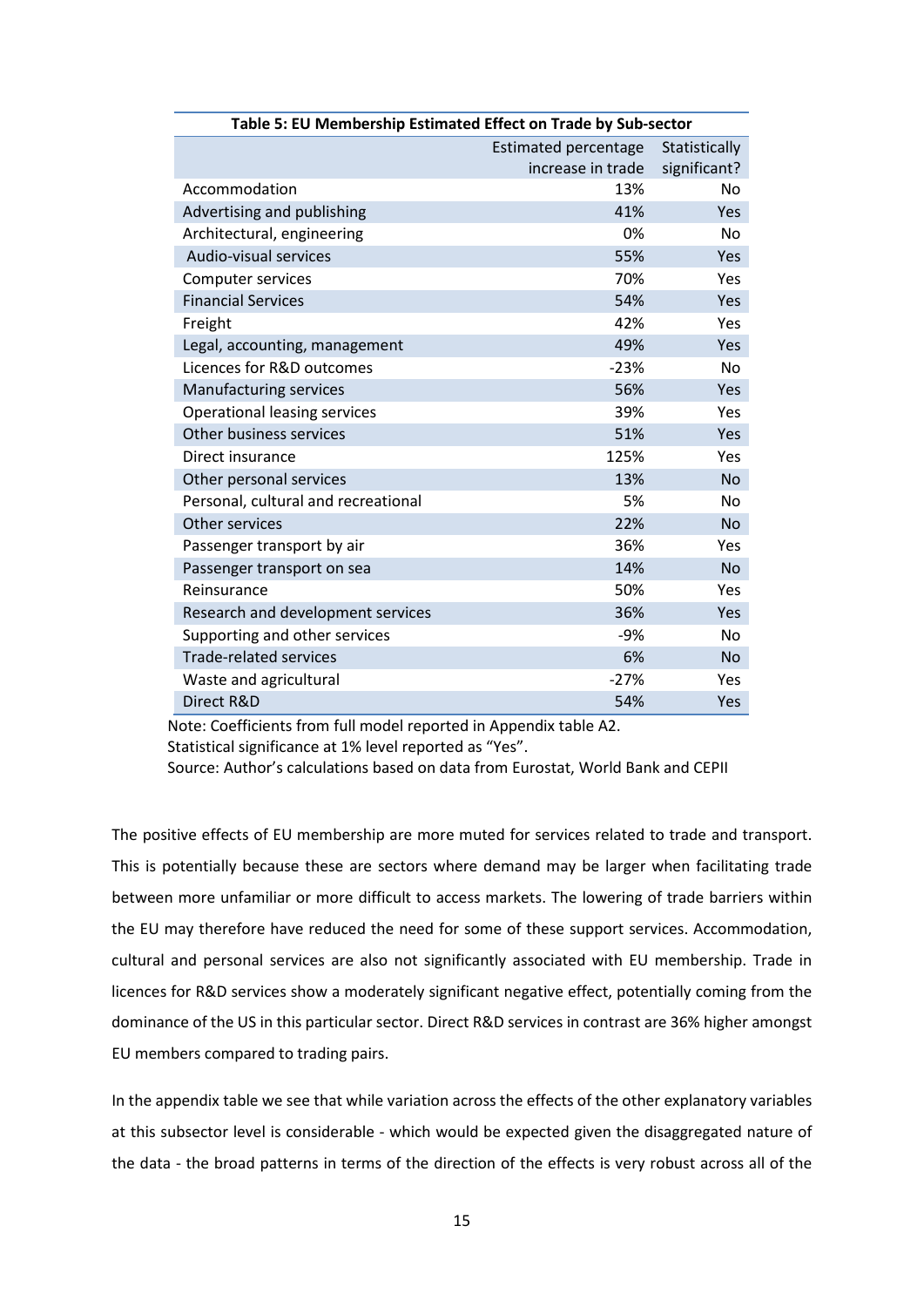estimations. Distance has an almost uniformly negative effect on the level of trade in services, with the exception of passenger transport by air, where greater distance is associated with higher flows. In terms of magnitudes, freight transport is the most strongly effected of all services with a doubling of distance more than halving the trade flow, much as would be expected in the classic gravity model of goods where distance is generally considered largely in terms of acting as a proxy for transport costs.

**Key Finding 7** *Determinants of trade vary considerably across sectors. EU membership effect ranges from insignificant to more than doubling trade flows.*

In simulating the effects of Brexit in the next section, we focus on the reversing of the effect of the EU membership variable but this large effect of distance on freight services could also raise concerns related to knock-on effects of increased costs coming from delays or disruption to Irish trade using the UK land-bridge to access other export markets. In such a scenario, an increase in travel time could be considered as analogous to an increase in distance in the standard gravity specification. Lawless and Morgenroth (2017) estimated that approximately half of Irish export volumes to the rest of the world transit the UK so additional time or other administrative costs in using this route could be important.

The income level and size of the origin and destination markets, measured by GDP per capital and GDP level, have fairly consistently positive effects on services trade flows with somewhat more variation in the magnitude of the effects for the origin country measures. This potentially implies some specialisation in what countries export as services whereas larger, higher income destinations are correlated with increased demand across all of the subsectors in a somewhat more balanced way. Sharing a common border has a significantly positive effect on most services types, with passenger transport a notable exception. Licences for R&D are also unaffected by contiguity. The largest effect is for accommodation services, where sharing a border increases services trade almost fourfold. Consistent with the importance of distance already highlighted above for freight services, sharing a border also has a particularly strong effect for this category, more than doubling trade compared to flows between other comparable country pairs.

One area where the effects on trade flows in services appear considerably larger than those generally found for gravity models of goods trade is in the effect of a common language. In most of the specifications for individual subsectors, we find that having a common official language almost or

16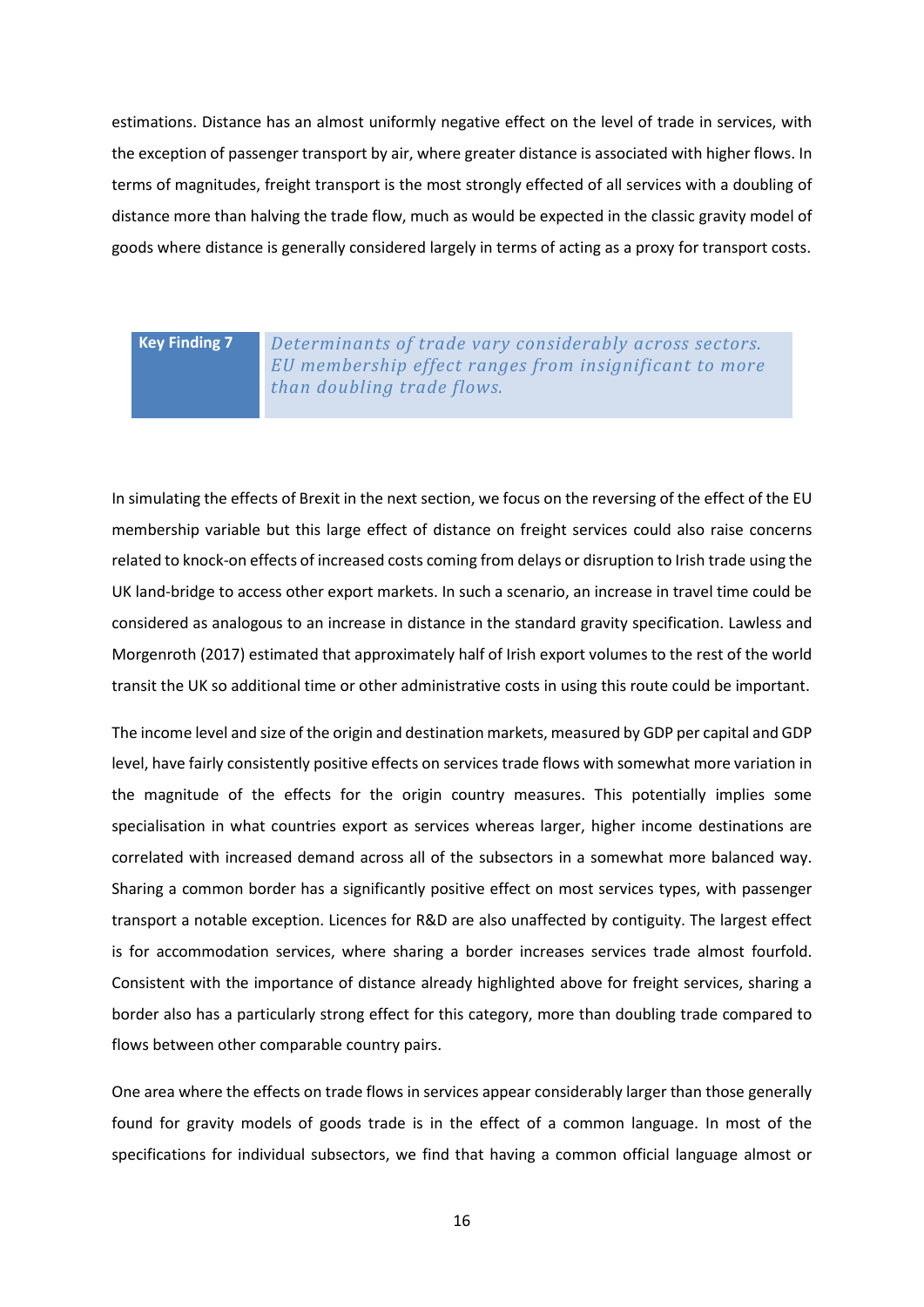more than doubles the trade flows. This is about twice the size of the effect of common language on goods trade found by Meltiz and Toubal (2014). This makes intuitive sense given that services trade in many instances will rely much more heavily on personal interactions and communication than exchanges of goods.

Within goods, Melitz and Toubal (2014) found that the importance of common language was higher for differentiated goods than for homogenous products, which demonstrates the increased importance of common language as exchanges become more complex as would be expected to be an even greater factor in services interactions. They also examine a range of other language measures, such as commonly spoken second languages and measures of linguistic similarity, and conclude that this effect of a simple dummy variable for a common official language actually understates the importance of ability to communicate easily on increased trade by finding higher effects when facility with similar or widely spoken languages are included in their model. Unlike many models of goods trade, common colonial linkages have a limited and inconsistent effect when compared across the services subsectors suggesting that this is a much less important factor in services trade when the other determinants are controlled for.

**Key Finding 8** *Common language is an extremely important facilitator of services trade flows, although size of effect varies by sector.* 

### **5. Impact of Removing EU Membership Effect**

Having established the trade-increasing effects of EU membership on services trade overall and how these can vary across different types of services, this section calculates a hypothetical scenario of the magnitude of the trade flow change between Ireland of removing the EU benefit effect. This is not a projection as the final outcome of negotiations is unclear but rather is aimed at giving a sense of the broad magnitudes that may be involved and, in particular, the distribution of exposure across sectors within services.

A number of assumptions are made which should be borne in mind in interpreting the results. The first assumption is that the UK's exit from the EU has a symmetric effect on reducing trade as being a member has been estimated to have increased it. Here the fact that final terms of market access have yet to be decided is particularly important and could mitigate the effects of exit on services trade but could also increase them particularly for sectors such as financial services where market access could be more severely restricted.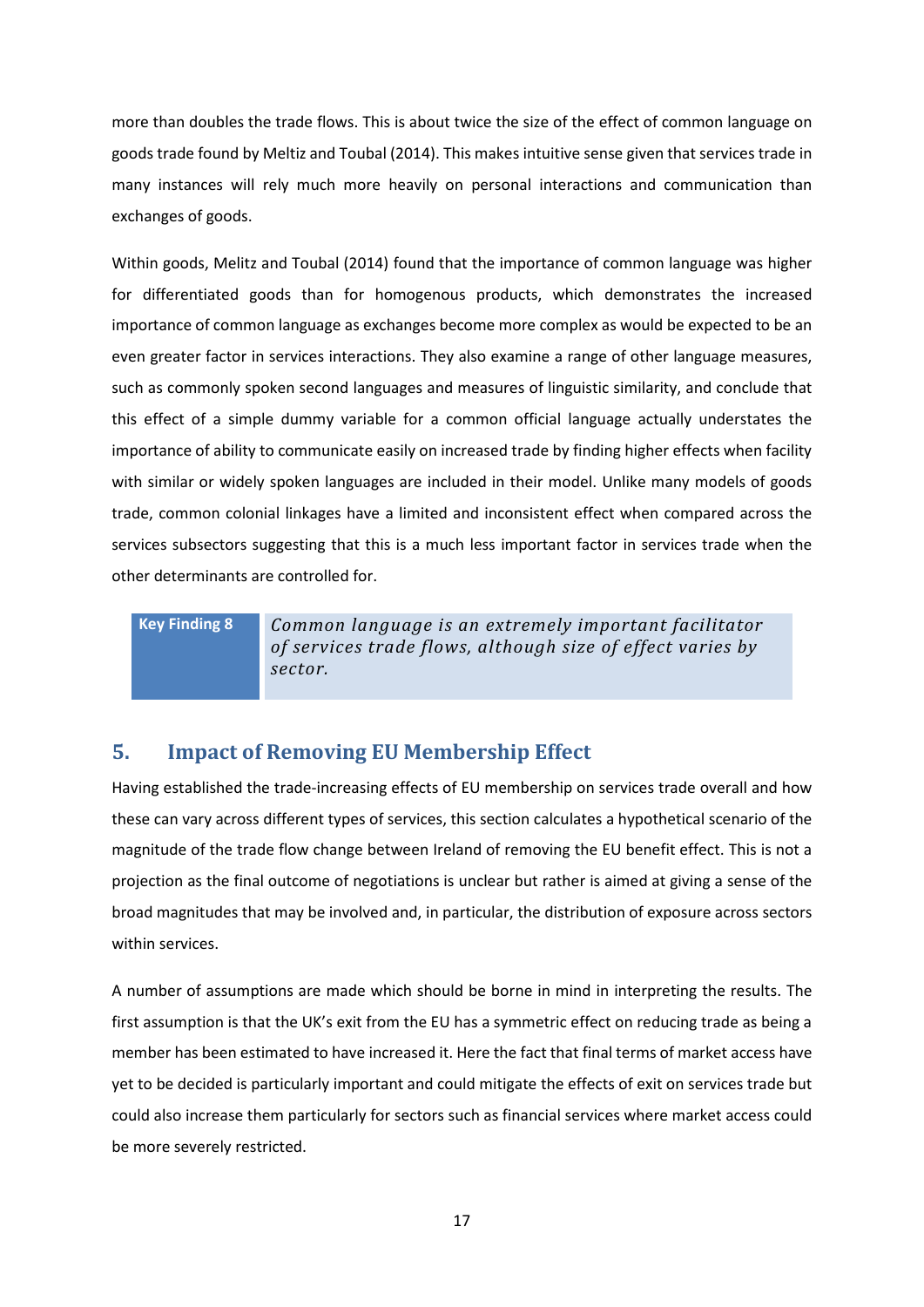A second key assumption is that the EU parameter estimated is symmetric: in other words that the same percentage reduction is applied to Irish imports and exports being traded with the UK. However, once it has exited the EU, the UK will be in a position to determine its own market access rules for firms seeking to supply services into the UK and these may not necessarily mirror those that the EU might apply to imports coming from the UK. The effects, both overall and on individual sectors, could therefore vary more across imports and exports than this model implies.

In terms of the assumption of symmetry, the limited examples of departing from a free trade agreement means this has not been tested. However, while research by Rose (2000) found that membership of a currency union could double the trade volume between two countries, Thom and Walsh (2002) found little negative effects of the Irish break with sterling in 1979 suggesting the effects are not automatically symmetric. Thom and Walsh argued that this result was because, unlike many of the currency unions examined by Rose, both countries were developed and stable and the exchange rate break was not accompanied by any other change in free trade arrangements between the two countries. Symmetry appears to be the most reasonable assumption but final effects will depend on what exact regime replaces the current arrangements.

The overall benefit of services trade we found in the initial aggregate gravity model was that EU membership increased services trade flows by 26%. In Tables 6 and 7, we apply the reductions in each sector to Irish-UK services trade for imports from the UK and Irish exports to the UK respectively, using the subsector estimates (where they are statistically significant). The estimated trade flow reductions using this disaggregated approach estimates falls of 33% in imports and 49% in exports. That this reduction is higher than the aggregate 26% estimate shows that Irish-UK services trade is in subsectors that have benefited more from EU membership than the average. Insurance and financial services stand out as drivers of much of the total reduction in both directions with large reductions in telecommunications exports also a major contributor to the higher fall in exports than in imports.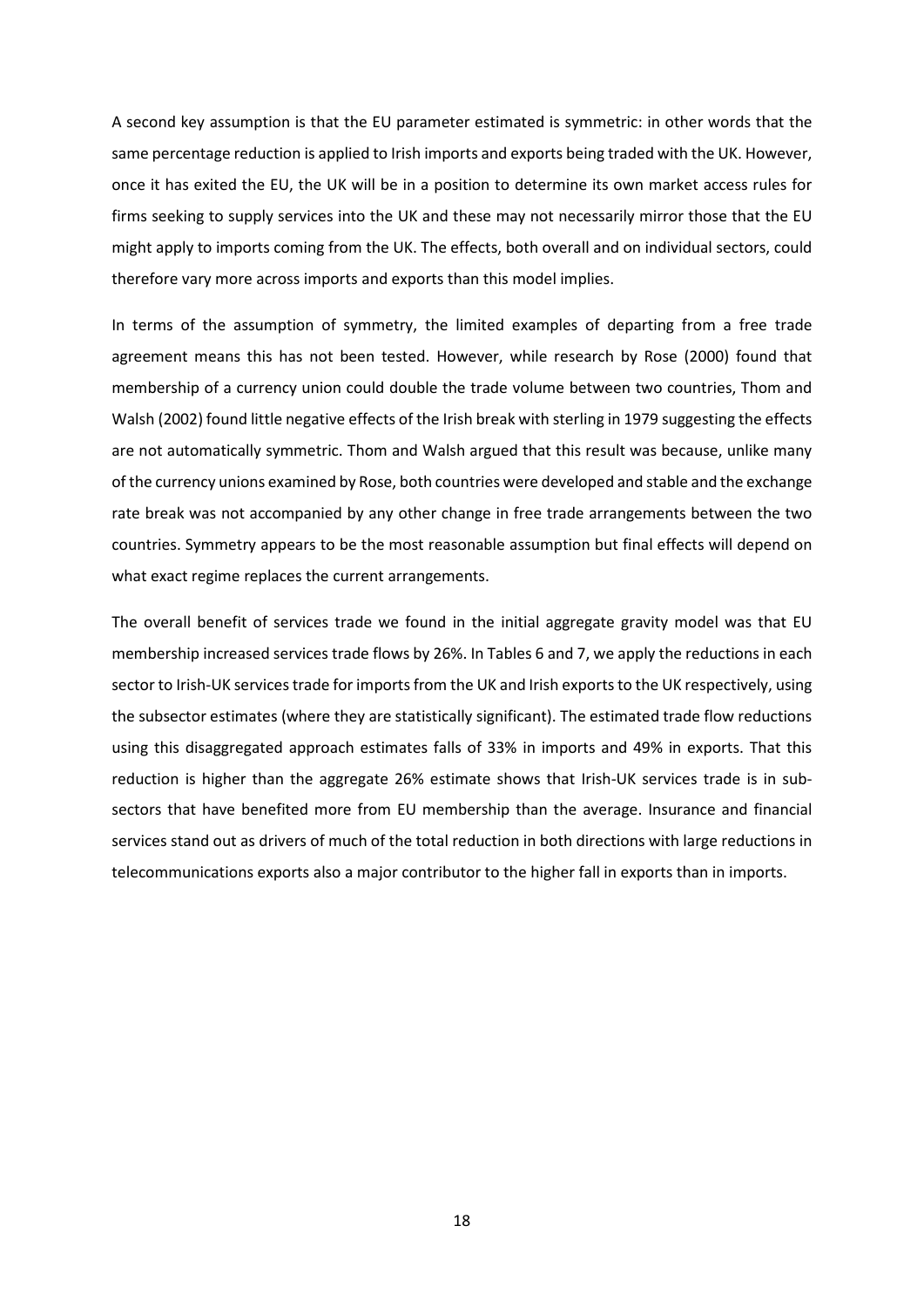| Table 6: Brexit Effect on Irish Imports from UK            |                |                     |                     |  |  |
|------------------------------------------------------------|----------------|---------------------|---------------------|--|--|
|                                                            | Current        | Model               | <b>Reduction in</b> |  |  |
|                                                            | trade flow     | <b>Estimated EU</b> | trade by            |  |  |
|                                                            | $(\epsilon m)$ | effect (%)          | removing EU         |  |  |
|                                                            |                |                     | effect (€m)         |  |  |
| Manufacturing services                                     | 12             | 56%                 | 7                   |  |  |
| Freight transport by sea                                   | 32             | 42%                 | 13                  |  |  |
| Sea transport support services                             | 24             | -9%                 | $-2$                |  |  |
| Passenger transport by air                                 | 84             | 36%                 | 30                  |  |  |
| Freight transport by air                                   | 78             | 42%                 | 33                  |  |  |
| Air transport support services                             | 42             | 36%                 | 15                  |  |  |
| Other transport modes                                      | 817            | 36%                 | 292                 |  |  |
| Life/freight insurance                                     | 180            | 125%                | 180                 |  |  |
| Other insurance                                            | 1,013          | 125%                | 1,013               |  |  |
| <b>Financial services</b>                                  | 770            | 54%                 | 415                 |  |  |
| Telecommunications                                         | 92             | 55%                 | 50                  |  |  |
| <b>Computer Services</b>                                   | 362            | 70%                 | 253                 |  |  |
| <b>R&amp;D</b> services                                    | 17             | 36%                 | 6                   |  |  |
| Accounting, auditing, tax                                  | 124            | 49%                 | 60                  |  |  |
| <b>Business consultancy</b>                                | 701            | 51%                 | 354                 |  |  |
| Advertising and market research                            | 30             | 41%                 | 12                  |  |  |
| Operational leasing services                               | 2,727          | 39%                 | 1,051               |  |  |
| Total affected - using model estimates                     | 7,105          |                     | 3,784               |  |  |
| Total trade with UK                                        | 11,361         |                     |                     |  |  |
| <b>Estimated reduction in UK imports: 33%</b>              |                |                     |                     |  |  |
| <b>Estimated reduction in total services imports: 3.5%</b> |                |                     |                     |  |  |

*Note: No reduction applied where estimate of EU effect is statistically insignificant.*

| <b>Key Finding 9</b>  | Removing EU membership effect reduces services imports<br>from UK by 33%, equivalent to 3.5% fall in total services<br>imports. |
|-----------------------|---------------------------------------------------------------------------------------------------------------------------------|
| <b>Key Finding 10</b> | Impact is driven by insurance, operational leasing and<br>other financial services sectors.                                     |
| <b>Key Finding 11</b> | The effects are unevenly spread and some sectors may see<br>no impact.                                                          |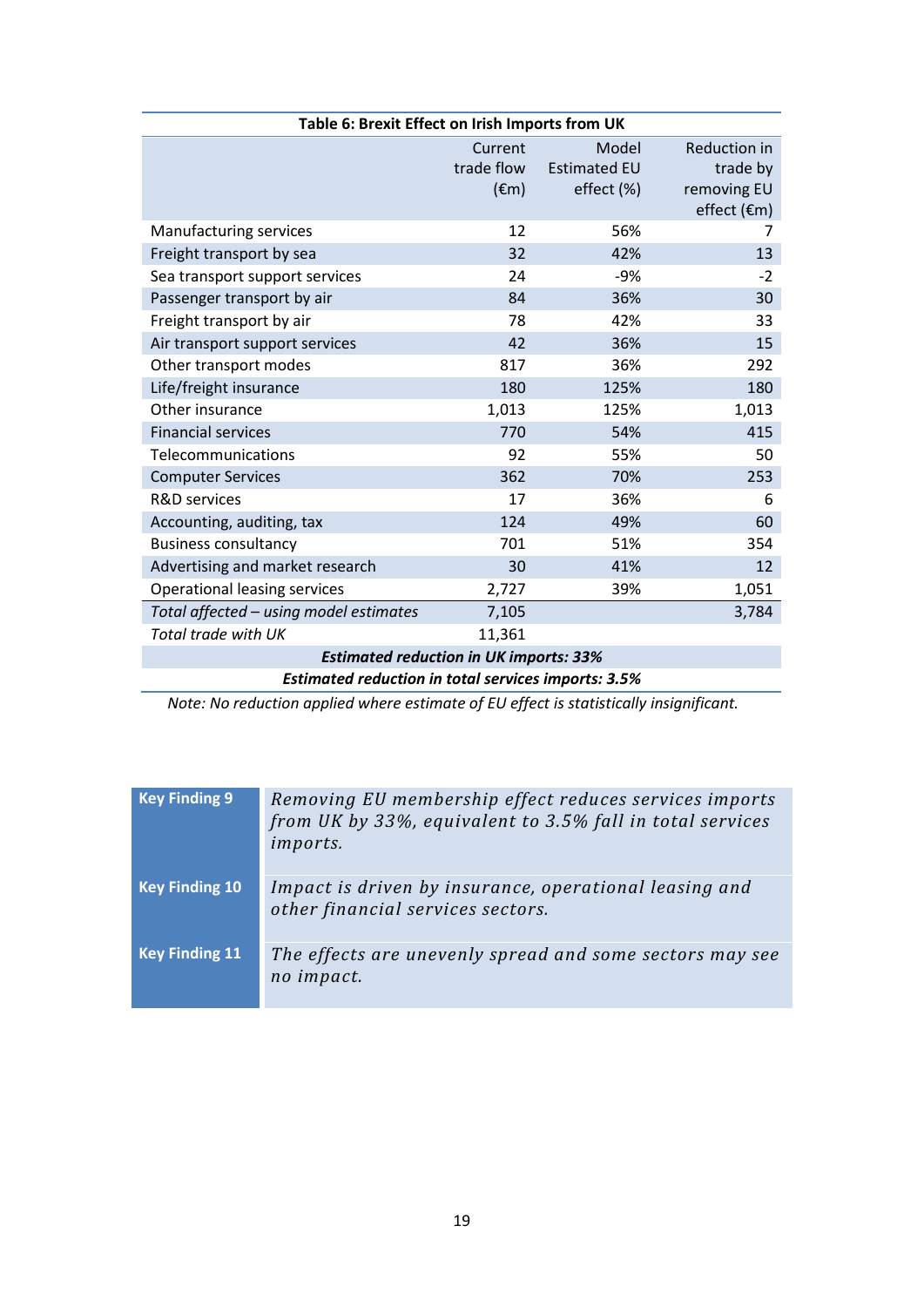| Table 7: Brexit Effect on Irish Exports to UK            |                |           |                          |  |  |
|----------------------------------------------------------|----------------|-----------|--------------------------|--|--|
|                                                          | Current        | EU effect | Implied                  |  |  |
|                                                          | $(\epsilon m)$ | $(\%)$    | reduction $(\epsilon m)$ |  |  |
| Manufacturing services                                   | 41             | 56%       | 23                       |  |  |
| Freight transport by sea                                 | 20             | 42%       | 8                        |  |  |
| Passenger transport by air                               | 8              | 36%       | 3                        |  |  |
| Freight transport by air                                 | 274            | 42%       | 115                      |  |  |
| Other transport modes                                    | 906            | 36%       | 324                      |  |  |
| Life/freight insurance                                   | 1309           | 125%      | 1309                     |  |  |
| Other insurance                                          | 2736           | 125%      | 2736                     |  |  |
| <b>Financial services</b>                                | 311            | 54%       | 168                      |  |  |
| Telecommunications                                       | 6279           | 55%       | 3441                     |  |  |
| <b>R&amp;D</b> services                                  | 98             | 36%       | 35                       |  |  |
| Advertising and market research                          | 545            | 41%       | 225                      |  |  |
| <b>Operational leasing services</b>                      | 2004           | 39%       | 772                      |  |  |
| <b>Total affected</b>                                    | 14531          |           | 9159                     |  |  |
| Total trade with UK                                      | 20176          |           |                          |  |  |
| <b>Estimated reduction in exports to UK: 45%</b>         |                |           |                          |  |  |
| <b>Estimated reduction in total services exports: 9%</b> |                |           |                          |  |  |

*Note: No reduction applied where estimate of EU dummy insignificant*

| <b>Key Finding 12</b> | Removing EU membership effect reduces services exports<br>to UK by 49%, equivalent to 10% fall in total services<br>exports. |
|-----------------------|------------------------------------------------------------------------------------------------------------------------------|
| <b>Key Finding 13</b> | Financial services (particularly insurance) and<br>telecommunications would be the most affected sectors.                    |

#### **6. Conclusions**

This paper examines the determinants of total services trade flows and dis-aggregates the effects across a range of service types using a standard gravity model formulation. Our particular interest is in establishing the extent to which EU membership has had an effect on bilateral trade in services. This EU bonus is then subtracted from Irish-UK services trade to provide a broad indication of potential trade reductions following the UK's exit from the EU. We take this approach because restrictions on services trade tend to take the form of non-tariff barriers such as limits on market access or specific requirements in terms of licencing and recognition of standards and these are more difficult to measure than tariffs. In the context of Brexit, it also means that there is no equivalent to WTOregistered tariffs that operate as a fall-back positon when considering the extent of the possible changes in trade costs. It should be noted that this approach rests on a number of important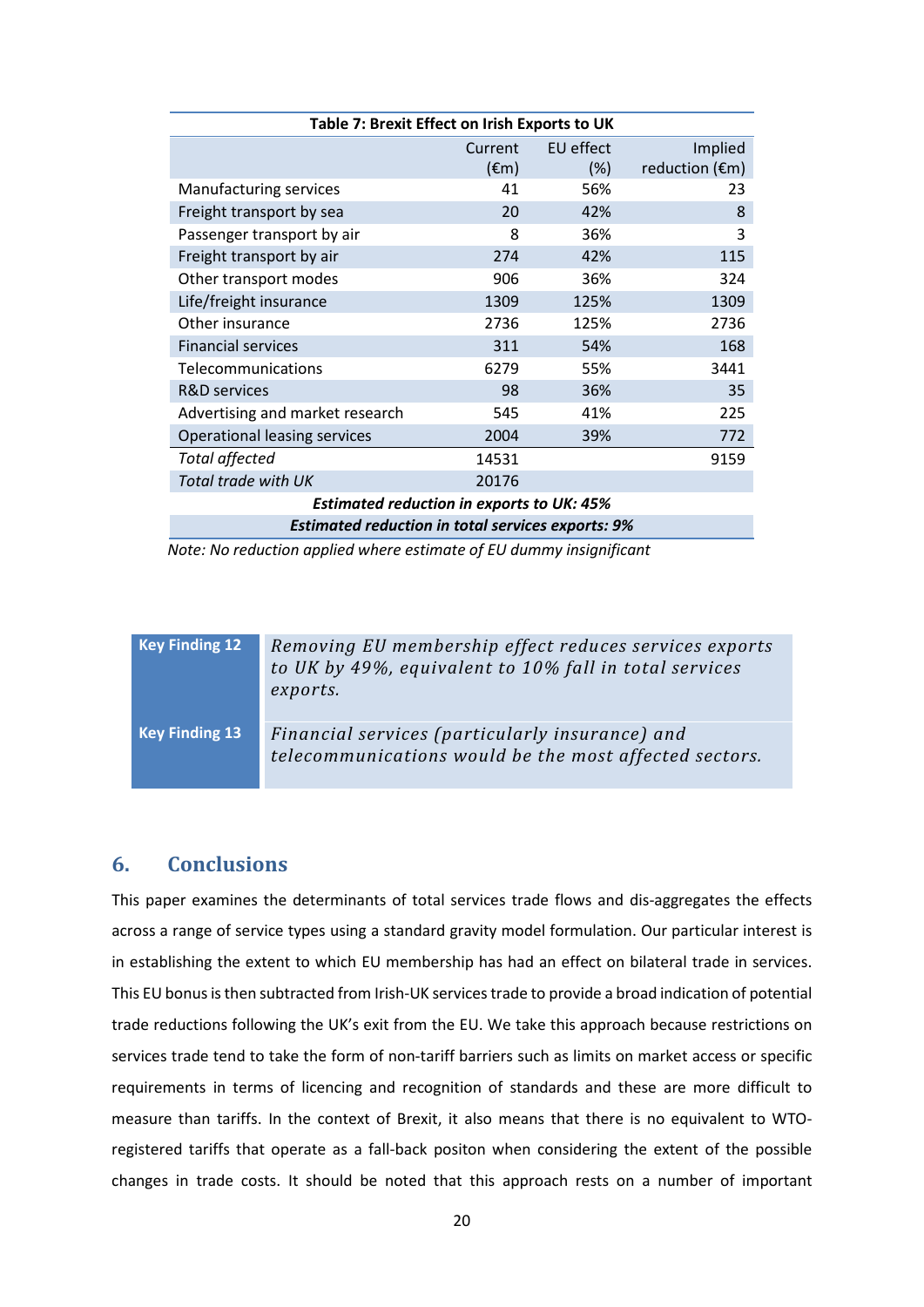assumptions, most particularly that exiting the EU has a symmetric effect on trade flows as being a member and that the market access conditions the EU applies to UK trade are mirrored by the UK itself.

When we estimate the EU membership premium for aggregate services trade, find that it has a positive impact of around 26% holding all other factors constant. When we examine in more depth what determines trade in different component of services trade, we find that the strength of this effect, and of several other trade determinants, vary quite considerably across the individual subsectors. EU membership has a particularly strong impact on the levels of services trade in financial and business services, with the largest effect being a more than doubling of trade in direct insurance between EU members compared to other similar pairs of countries. Computer services and audiovisual services are also sectors where EU membership has a considerably larger positive impact on trade than suggested by the aggregate or pooled gravity models and are sectors in which Irish services exports to the UK are reasonably highly concentrated. One major services import for Ireland, trade in licences for R&D services, shows a slight negative relationship with EU membership, which is likely to come from the dominance of the US in this particular sector. Other major determinants of services trade, such as common language, distance and income levels, all continue to suggest that the UK would be an important trading partner for Irish services even outside of the EU although the extent of trade restrictions would be a critical factor in continuing to facilitate that trade.

Having established the trade-increasing effects of EU membership on services trade, we measure the size of removing this effect on Irish-UK trade in services using the estimates from the disaggregate sectors. This scenario shows trade flow reductions of 33% in for Irish services imports from the UK and a 45% reduction in exports. It is notable that these effects using the disaggregates approach are quite a bit higher than the 19% trade enhancing effect estimated using total services trade flows. This demonstrates the heterogeneity of the effect of EU membership on different components of services trade and further shows that Irish-UK services trade is in sub-sectors that have benefited more from EU membership than the average. Insurance, financial services and telecommunications are the key sub-sectors driving the overall estimates of the effects of "removing" EU membership.

As emphasised in the introduction, the broad range of potential outcomes to negotiations means that this report is not attempting a forecast of the changes in services trade. The motivation of the approach is to give context to the contribution of the EU to services trade and thereby provide some evidence of overall exposure of services trade to a hard Brexit and, more particularly, how this exposure could vary across sectors. This may be of value to policy-makers and firmsin developing both ex ante risk assessment and contingency planning and plans for mitigation as more information

21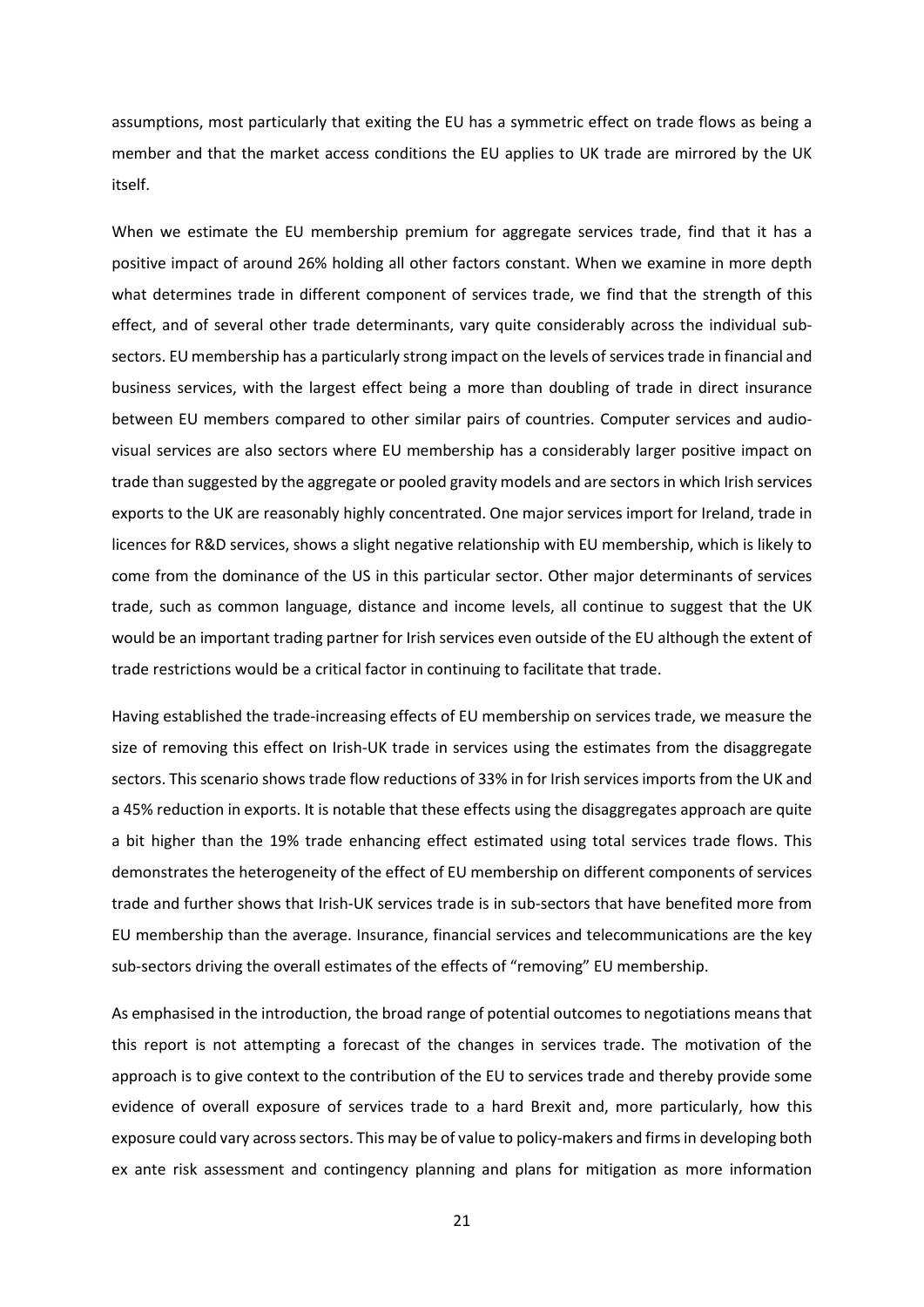emerges. One key finding that may be of relevance in developing policy priorities is that the impact of Brexit as estimated by this approach is concentrated quite substantially in a small number of sectors, where more in-depth analysis of links and exposures would be warranted. Further examination of the extent to which these sectors are also exposed to Brexit in other European countries could be used to develop common priorities and identify sectors where maintaining trade flows are mutually beneficial.

In terms of planning for mitigation of the impacts of market access restrictions for Irish firms trading in services with the UK, a number of policy approaches could be considered. Of most immediate concern would be to ensure that a transition deal would be put in place to that currently existing contracts could continue to the end of their duration without any sudden stop in service provision. This would be a crucial feature in avoiding widespread disruption as the impact would be staggered over time as contracts ended rather than market access being lost on a fixed day. Policy support in information provision for firms on areas that may be most exposed and where firms should concentrate efforts at sourcing alternative suppliers or at diversifying market access for exporters is likely to come to the forefront as more specific information becomes available on the nature and extent of any new trading restrictions. In terms of counteracting any negative impact of Brexit through diversification to other markets, the other results of the gravity model may help identify priority markets by giving focus to which sectors are most sensitive to distance, market size and common language amongst other factors. A longer-term policy implication from the model suggests that investment in learning other languages could have large economic returns.

From a firm perspective, considering the length of contracts entered into and ensuring that alternatives are available for continuity of service would be important considerations. For importing firms, this may be a relatively simple process if their source in the UK has a parent, subsidiary or affiliate companies elsewhere in the EU. If this is not the case, a broader search for alternative suppliers may be necessary. For exporting companies, the emphasis may be on ensuring that contracts entered into do not leave them exposed if they are no longer able to deliver their service and to examine routes that would help them maintain access, although this may be difficult until the precise details of new requirements become clear for each sector (e.g. a new registration requirement). In addition to looking to minimising reductions in trade with the UK, exporters may also mitigate the impact by examining potential for market diversification, particularly elsewhere in the EU.

22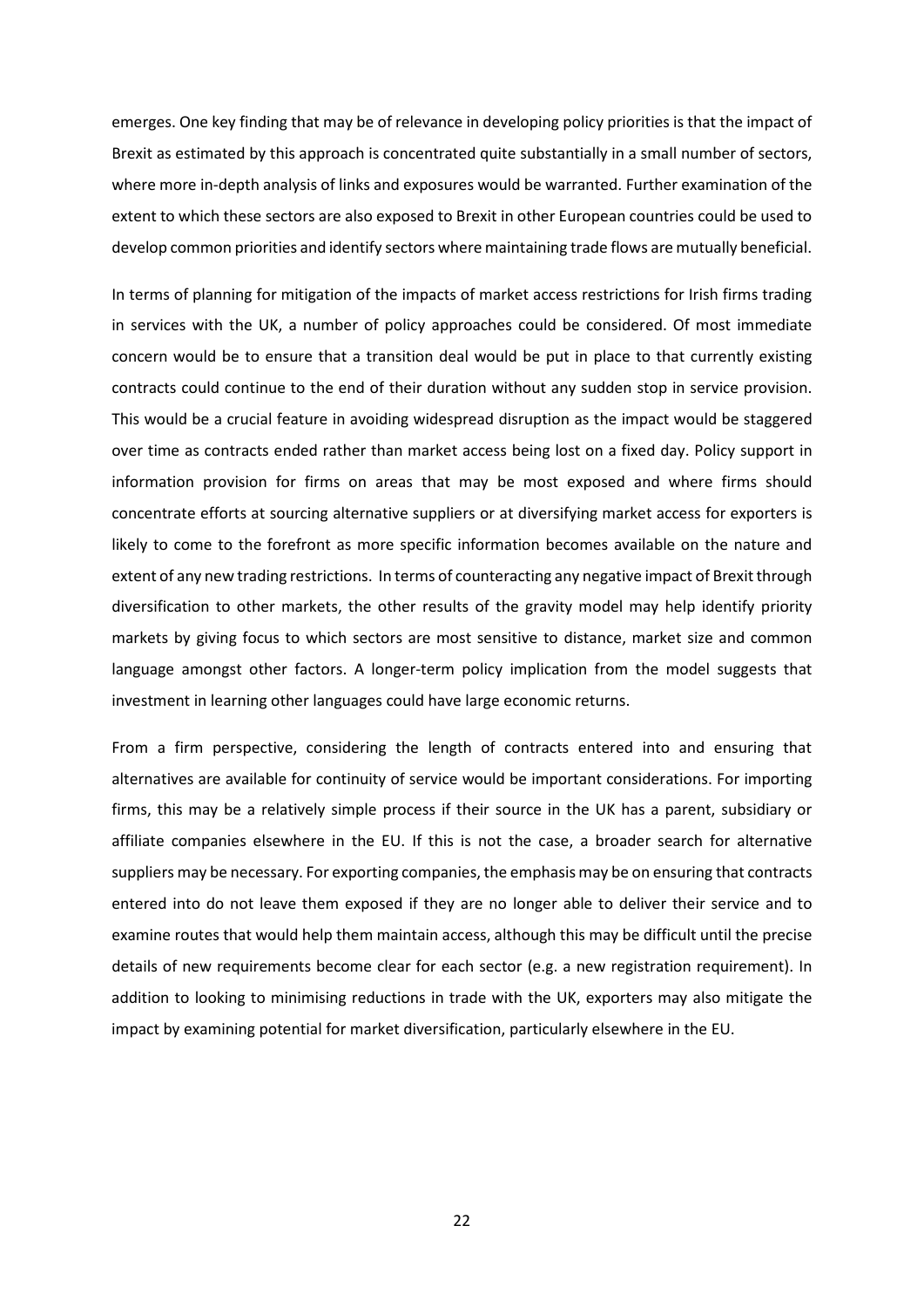#### **References**

- Anderson, James (1979). "A Theoretical Foundation for the Gravity Equation", *American Economic Review*, Vol.69(1), pp.106-116.
- Anderson, James and Eric van Wincoop (2004). "Trade Costs," *Journal of Economic Literature*, Vol.42, pp.691-751.
- Bergstrand, Jeffrey H. (1985). "The Gravity Equation in International Trade Some Microeconomic Foundations and Empirical Evidence", *Review of Economics and Statistics*, Vol.67, pp.474-481.
- Barrett, A., Bergin, A., FitzGerald, J., Lambert, D., McCoy, D., Morgenroth, E., Siedschlag and Z. Studnicka (2015), *Scoping the Possible Economic Implications of Brexit on Ireland.* Research Series No. 48. Dublin; Economic and Social Research Institute.
- Bergin, A., Garcia-Rodriguez, A., McInenrey, N., Morgenroth, E., and D. Smith (2017) "Modelling the Medium to Long Term Potential Economic Impact of Brexit on Ireland", *Economic and Social Review*, Vol. 48(3), pp.305-316.
- Dhingra, S., Ottaviano, G., Sampson, T., and J. Van Reenen (2016) "The consequences of Brexit for UK trade and living standards", London School of Economics, Centre for Economic Performance Brexit Paper No. 2.
- Disdier, Anne-Celia and Keith Head (2008). "The Puzzling Persistence of the Distance Effect on Bilateral Trade", *Review of Economics and Statistics,* Vol.90, No.1, pages 37-48.
- Ebell, Monique (2016). "Assessing the impact of trade agreements on trade", *National Institute Economic Review*, No.238, pages R31-R42.
- Head, Keith and Thierry Mayer (2014). "Gravity Equations: Workhorse, Toolkit, and Cookbook", *Handbook of International Economics*, Volume 4, pages 131-195.
- Lawless, Martina and Edgar Morgenroth (2016). "The Product and Sector Level impact of a Hard Brexit across the EU", ESRI Working Paper No.550.
- Lawless, Martina and Edgar Morgenroth (2017). "Ireland's Trade and Transport Connections", ESRI Working Paper No.573.
- Lawless, Martina (2018). "Intermediate inputs and the UK content of Irish exports", forthcoming report for Department of Business, Enterprise and Innovation and Enterprise Ireland.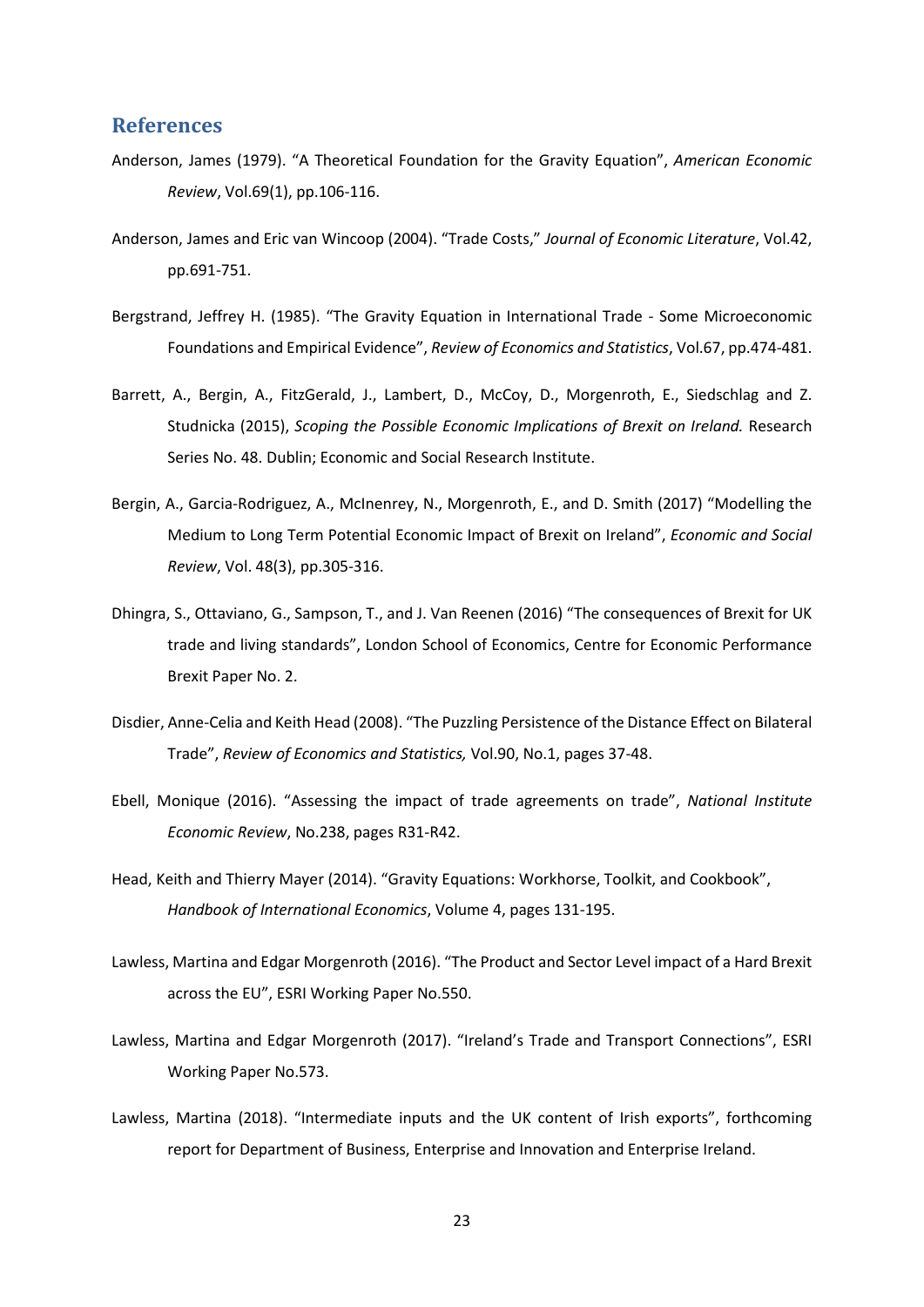- Melitz, Jacques and Farid Toubal (2014). "Native language, spoken language, translation and trade", *Journal of International Economics,* Vol.93, No.2, pages 351-362.
- OECD (2017). *Import content of exports (indicator),* doi: 10.1787/5834f58a-en (Accessed on 30 November 2017).
- Rose, Andrew K. (2000). "One Money, One Market: Estimating the Effects of Common Currencies on Trade", *Economic Policy*, Vol. 33, pp.7-45.

Tinbergen, Jan (1962). *Shaping the World Economy*, Twentieth Century Fund, New York

- Thom, Rodney and Brendan Walsh (2002)."The Effect of a Currency Union on Trade: Lessons from the Irish Experience", *European Economic Review*, Vol. 46(6), pp. 1111-1123.
- Walsh, Keith (2006). "Trade in Services: Does Gravity Hold? A Gravity Model Approach to Estimating Barriers to Services Trade", IIIS Discussion paper, No.183, Trinity College Dublin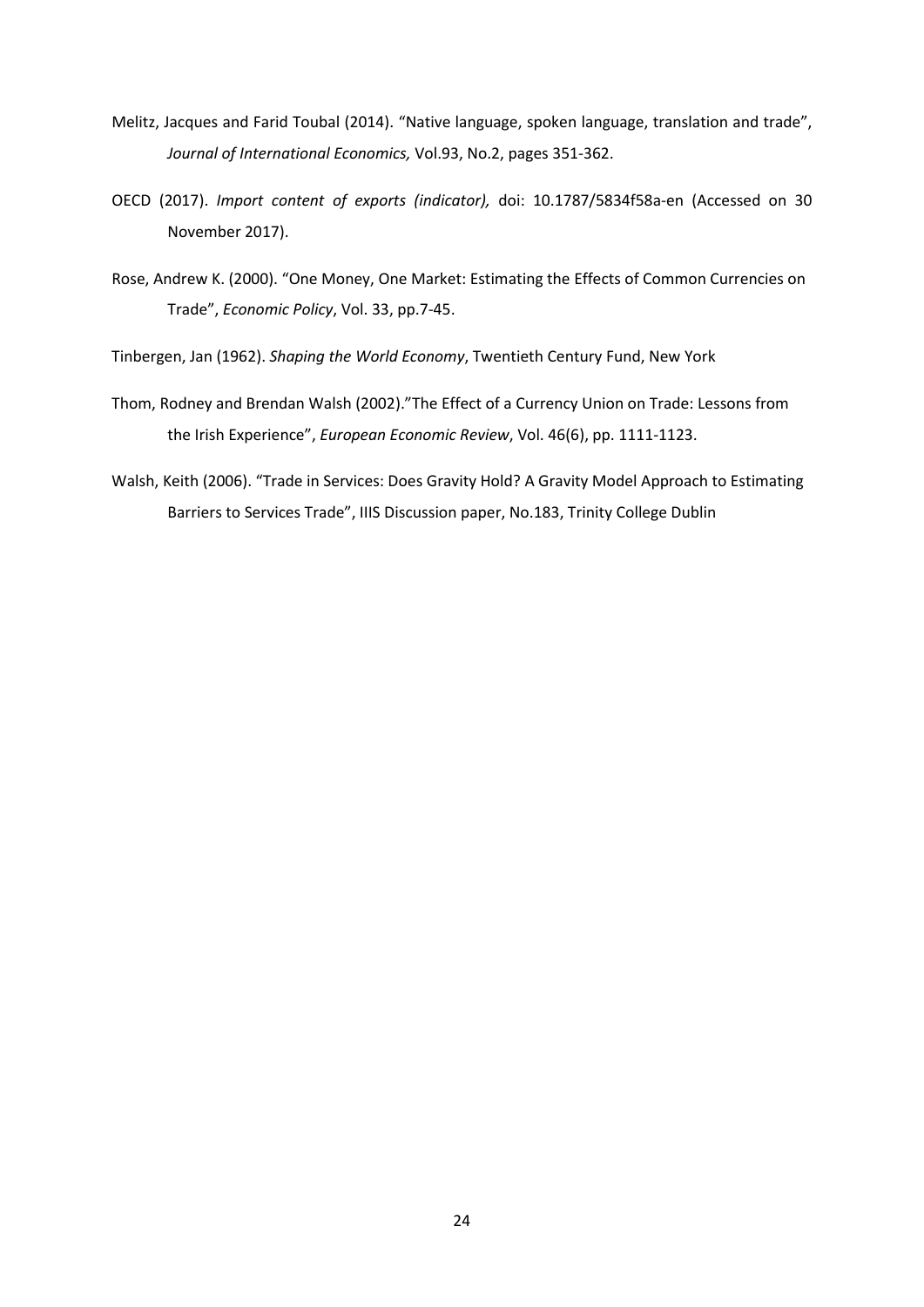| <b>Appendix A1: Determinants of Services Trade Regression Output</b> |                   |            |              |                              |            |              |  |
|----------------------------------------------------------------------|-------------------|------------|--------------|------------------------------|------------|--------------|--|
|                                                                      | A. Total Services |            |              | <b>B. Pooled Sub-sectors</b> |            |              |  |
|                                                                      | Coefficient       | Std. Error | Significance | Coefficient                  | Std. Error | Significance |  |
| <b>Distance</b>                                                      | $-0.82$           | 0.015      | ***          | $-0.45$                      | 0.01       | ***          |  |
| GDP per capita (origin)                                              | 0.87              | 0.018      | ***          | 0.71                         | 0.01       | ***          |  |
| GDP per capita (dest.)                                               | 0.49              | 0.012      | ***          | 0.30                         | 0.01       | ***          |  |
| GDP (origin)                                                         | 0.68              | 0.008      | ***          | 0.46                         | 0.00       | ***          |  |
| GDP (destination)                                                    | 0.75              | 0.007      | ***          | 0.43                         | 0.00       | ***          |  |
| <b>EU Member</b>                                                     | 0.23              | 0.034      | ***          | 0.17                         | 0.02       | ***          |  |
| Contiguity                                                           | 0.40              | 0.051      | ***          | 0.41                         | 0.02       | ***          |  |
| Common Language                                                      | 0.36              | 0.053      | ***          | 0.92                         | 0.03       | ***          |  |
| <b>Colonial Link</b>                                                 | 0.86              | 0.058      | ***          | 0.14                         | 0.03       | ***          |  |
| Year controls                                                        |                   |            |              | Yes                          |            |              |  |
| Constant                                                             | $-40.47$          | 0.328      | ***          | $-29.56$                     | 0.18       | ***          |  |
|                                                                      |                   |            |              |                              |            |              |  |
| Observations                                                         | 11,306            |            |              | 105,897                      |            |              |  |
| R <sup>2</sup>                                                       | 0.80              |            |              | 0.34                         |            |              |  |
| *** indicates significance at 1% level.                              |                   |            |              |                              |            |              |  |

Note that the variables entered into the regression as indicator variables (equal to 1 when both countries share the characteristic and 0 otherwise) have the coefficients converted into a percentage change in the main text tables using the following standard calculation:

 $(\exp(\widehat{EU}) - 1) \times 100\%$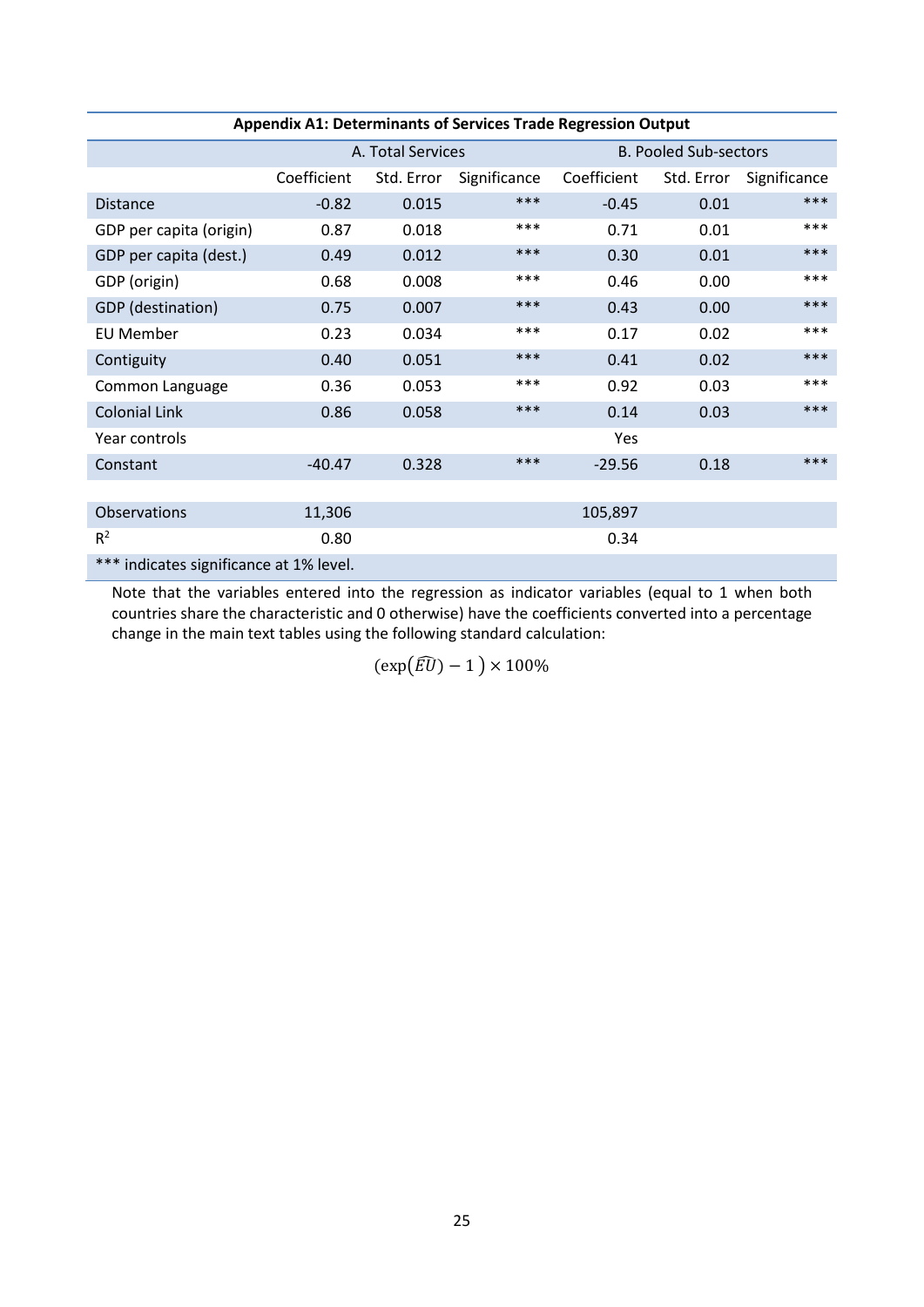<span id="page-25-0"></span>

| Table A2: Determinants of Services Trade by Sector <sup>4</sup> |            |                 |            |               |            |               |            |            |             |
|-----------------------------------------------------------------|------------|-----------------|------------|---------------|------------|---------------|------------|------------|-------------|
|                                                                 | EU         | <b>Distance</b> | GDP/capita | GDP/capita    | <b>GDP</b> | <b>GDP</b>    | Contiguity | Common     | Colonial    |
|                                                                 | Member     |                 | (origin)   | (destination) | (origin)   | (destination) |            | Language   | Link        |
| Accommodation                                                   | 0.119      | $-0.660***$     | $1.019***$ | $0.119**$     | $0.619***$ | $0.929***$    | $1.755***$ | $1.086***$ | $-0.593***$ |
| Advertising and publishing                                      | $0.345***$ | $-0.773***$     | $0.417***$ | $0.450***$    | $0.556***$ | $0.577***$    | $0.623***$ | $0.888***$ | $-0.083$    |
| Architectural, engineering                                      | 0.000      | $-0.705***$     | $0.563***$ | $0.192***$    | $0.704***$ | $0.822***$    | $0.493***$ | $0.329***$ | $0.2471**$  |
| Audio-visual services                                           | $0.437***$ | $-0.174**$      | 0.019      | $0.220***$    | $0.556***$ | $0.699***$    | $0.649***$ | $1.434***$ | $-0.732***$ |
| Computer services                                               | $0.530***$ | $-0.606***$     | $0.676***$ | $0.479***$    | $0.665***$ | $0.647***$    | $0.370***$ | $0.700***$ | $0.2068*$   |
| <b>Financial Services</b>                                       | $0.431***$ | $-0.476***$     | $1.641***$ | $0.631***$    | $0.524***$ | $0.222***$    | $0.718***$ | $1.281***$ | $0.3410***$ |
| Freight                                                         | $0.350***$ | $-1.212***$     | $0.080**$  | $0.232***$    | $0.588***$ | $0.543***$    | $0.844***$ | 0.172      | $-0.066$    |
| Legal, accounting, management                                   | $0.396***$ | $-0.717***$     | $0.504***$ | $0.542***$    | $0.631***$ | $0.707***$    | $0.459***$ | $0.956***$ | $0.2164**$  |
| Licences for R&D outcomes                                       | $-0.26*$   | $-0.384***$     | $1.099***$ | $0.661***$    | $0.722***$ | $0.684***$    | $-0.00$    | $0.961***$ | 0.2567      |
| Manufacturing services                                          | $0.447***$ | $-0.637***$     | $-0.53***$ | $0.264***$    | $0.574***$ | $0.761***$    | $0.708***$ | $1.011***$ | 0.2441      |
| Operational leasing services                                    | $0.326***$ | $-0.299***$     | $0.955***$ | $0.437***$    | $0.379***$ | $0.269***$    | $1.018***$ | $1.196***$ | $-0.090$    |
| Other business services                                         | $0.409***$ | $-0.663***$     | $0.367***$ | $0.458***$    | $0.644***$ | $0.760***$    | $0.568***$ | $0.460***$ | $0.5858***$ |
| Direct insurance                                                | $0.810***$ | $-0.080*$       | $0.673***$ | $0.392***$    | $0.413***$ | $0.323***$    | $0.420***$ | $1.556***$ | $-0.254$    |
| Other personal services                                         | 0.123      | $-0.239***$     | $0.435***$ | 0.059         | $0.268***$ | $-0.05$       | $0.284*$   | $1.409***$ | 0.0464      |
| Personal, cultural and recreational                             | 0.050      | $-0.546***$     | $0.229***$ | $0.304***$    | $0.514***$ | $0.357***$    | $0.610***$ | $0.761***$ | $0.3908***$ |
| Other services                                                  | 0.198      | $-0.638***$     | $1.879***$ | $0.237***$    | $0.479***$ | $0.371***$    | $2.092***$ | $-0.69$    | $-1.217***$ |
| Passenger transport by air                                      | $0.306***$ | $0.0362***$     | $0.186***$ | $0.224***$    | $0.593***$ | $0.684***$    | $-0.03$    | $1.154***$ | $0.7233***$ |
| Passenger transport on sea                                      | 0.127      | $-0.717***$     | $0.476***$ | $0.261***$    | $0.278***$ | $0.148***$    | 0.182      | 0.372      | 0.2301      |
| Reinsurance                                                     | $0.406***$ | $-0.362***$     | 0.084      | $0.388***$    | $0.536***$ | $0.639***$    | $0.589***$ | $1.495***$ | 0.1868      |
| Research and development services                               | $0.307**$  | $-0.436***$     | $0.636***$ | $0.358***$    | $0.630***$ | $0.258***$    | 0.032      | $0.886***$ | $-0.004$    |
| Transport Support & auxiliary                                   | $-0.09*$   | $-0.404***$     | $0.728***$ | $0.230***$    | $0.399***$ | $0.494***$    | $-0.00$    | $0.724***$ | $0.2004**$  |
| Trade-related services                                          | 0.055      | $-0.655***$     | $0.347***$ | $0.391***$    | $0.557***$ | $0.813***$    | $0.577***$ | $0.922***$ | 0.0558      |
| Waste and agricultural                                          | $-0.32***$ | $-0.457***$     | $0.248***$ | $0.089*$      | $0.409***$ | $0.537***$    | $0.478***$ | $0.905***$ | 0.2226      |
| Direct R&D                                                      | $0.433***$ | $-0.429***$     | $0.589***$ | $0.351***$    | $0.851***$ | $0.743***$    | 0.183      | $1.566***$ | 0.0430      |

\* indicates significance at 10%, \*\* at 5% and \*\*\* at 1%

<sup>&</sup>lt;sup>4</sup> For brevity, the table does not present standard errors, the regressions' constant or measure of fit but these are available on request.